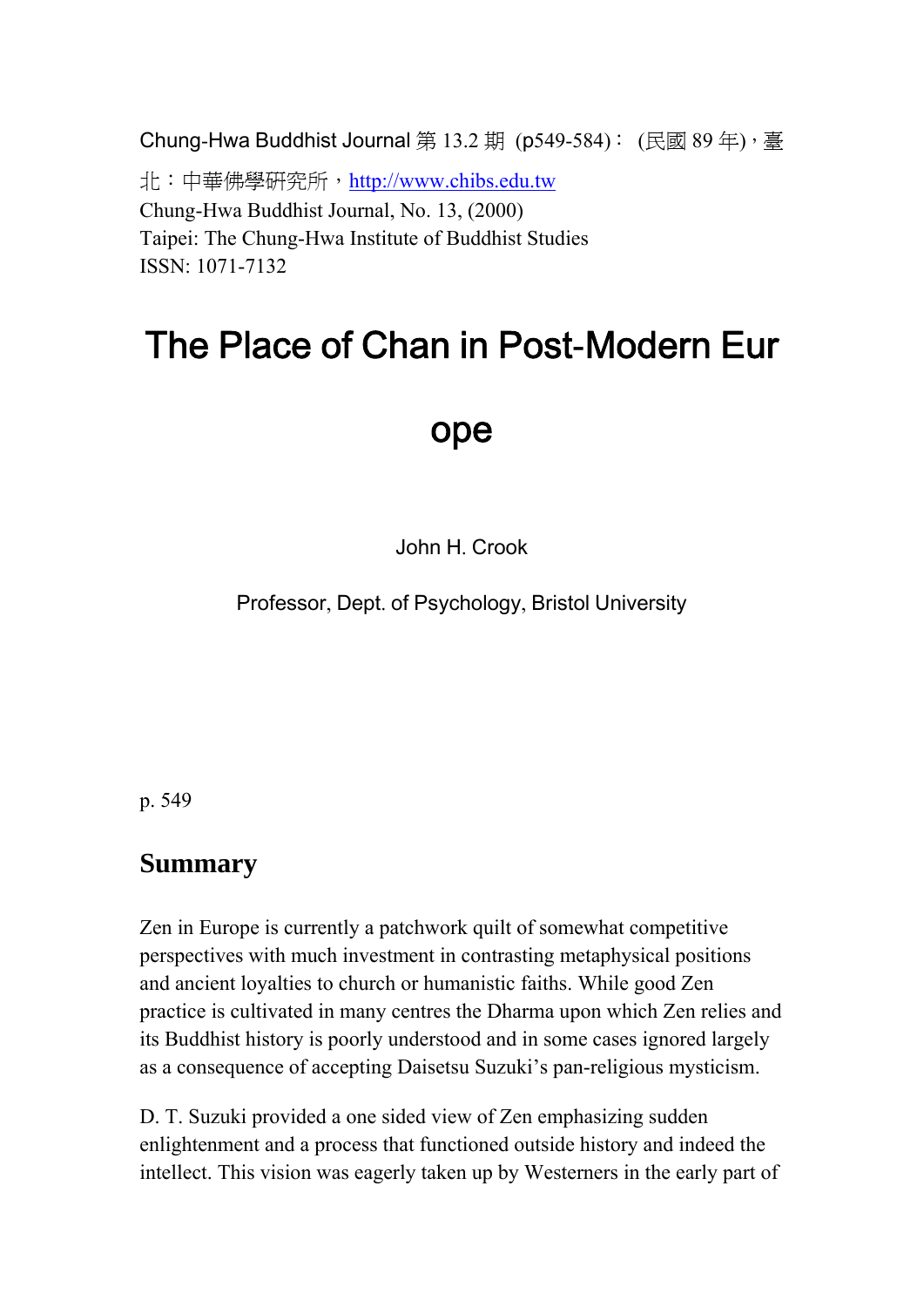this century. Since the "post-modern" turn a renewed emphasis on the contextuality of metaphysical discourse has arisen necessitating a reconsideration of views concerning Zen which were standard in the 1950s. A brief survey of some of the more significant Zen movements in Europe is provided.

Chinese Chan as presented by Master Sheng-yen provides a thoroughly Dharma based understanding of Zen that challenges most of the issues that concern European Buddhists today, in particular the validity of "Christian Zen" and other inclusivist mainstreamings that tend to understate the enlightenment project of the Buddha. In addition the Chan interest in the Avataṃsaka tradition of Hue-

p. 550

yen philosophy provides a positive image of Buddhism warmly related to current environmental concerns. Chan may provide a more sure footed Zen than is currently available in Europe.

關鍵詞: 1.Chan 2.Post Modernity 3.D.T. Suzuki 4.European Zen 5.Hua-yenE 6.nvironmentalism

p. 5510

## **Introduction**

When Master Sheng-yen got a shoe full of muddy water on alighting from his car in a remote farmyard in Wales in 1989 it was a but a damp prelude to the first presentation of Chinese Zen on intensive retreat in Britain. His subsequent visits have provided us with a fresh and profound discourse on the Chinese view of Zen hitherto dominated by Japanese versions. Few of us at the time also understood that these visits were perhaps unconsciously also a contribution to a considerable reinterpretation of the meaning of Zen for the West, or at least Europe.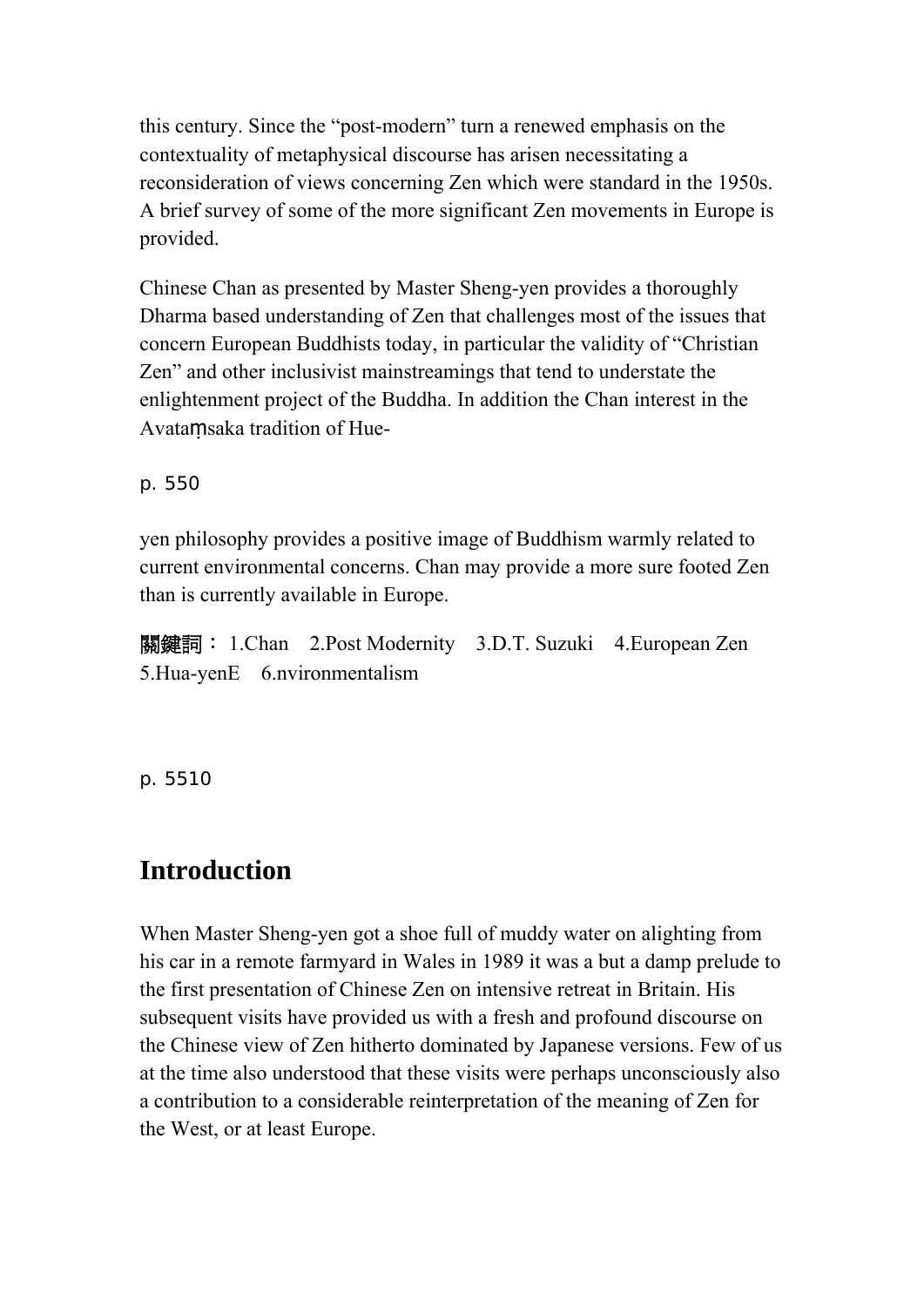When I was first asked to contribute to this volume I was rash enough to consider writing about the face of Zen in the mirror of contemporary "post-modern" western thought. Reflection quickly revealed the arrogance of this idea. At least I should restrict myself to my own backyard in Europe. To speak of American Zen without extensive research and travel was beyond my capacity. Yet the relation between the ideas about Zen current in the 1950s when I was first interested in the subject (Crook 1998) and the perspectives with which it is regarded today is an important field of enquiry for me personally. In 1994 Master Sheng-yen passed on to me transmission in the Lin Chi lineage of Chan with the "mission" to run intensive retreats and teach Dharma not only in Britain but where possible also in Europe (see NCF 9:2-5).[\[1](http://www.chibs.edu.tw/ch_html/chbj/13/chbj1345.htm#nf1)] How to do this? I asked him. He replied by remarking that since I was British and he was Chinese it would be my task to find out! This article expresses some aspects of my attempts in this direction.

On the practical side my colleagues and I gradually established a small institution for planning and running intensive Buddhist retreats at my center in Wales. Eventually this took the form of the

### p. 552

Western Chan Fellowship with charitable status and small branches in several cities. We have focused especially on teaching meditation and the Dharma of Chan anchored most particularly in the Silent Illumination tradition as taught us by Shi-fu on retreat in Wales and again in Berlin in 1999. I also teach and run retreats in Warsaw, Berlin and once in St. Petersburg, and am one of the founding members of GREZ (Groupe de Recherches et d'Etudes sur le Zen) in Paris.

Since we are all lay practitioners the question of the nature of a lay Zen has much preoccupied us. For me, particularly, there has been the question of what emphasis to stress in the teaching of Dharma. The exciting opportunity apparent in the transmission of the Chan Dharma to Europe must necessarily engage the rapid changes in European culture and thought characteristic of our time. This change from a "modern" to a "post-modern" culture calls into question some of the interpretations of Zen and Buddhism that were accepted doctrine in the fifties. Without an examination of this critique there is a risk of failing to connect the profundity of the Dharma to our prevailing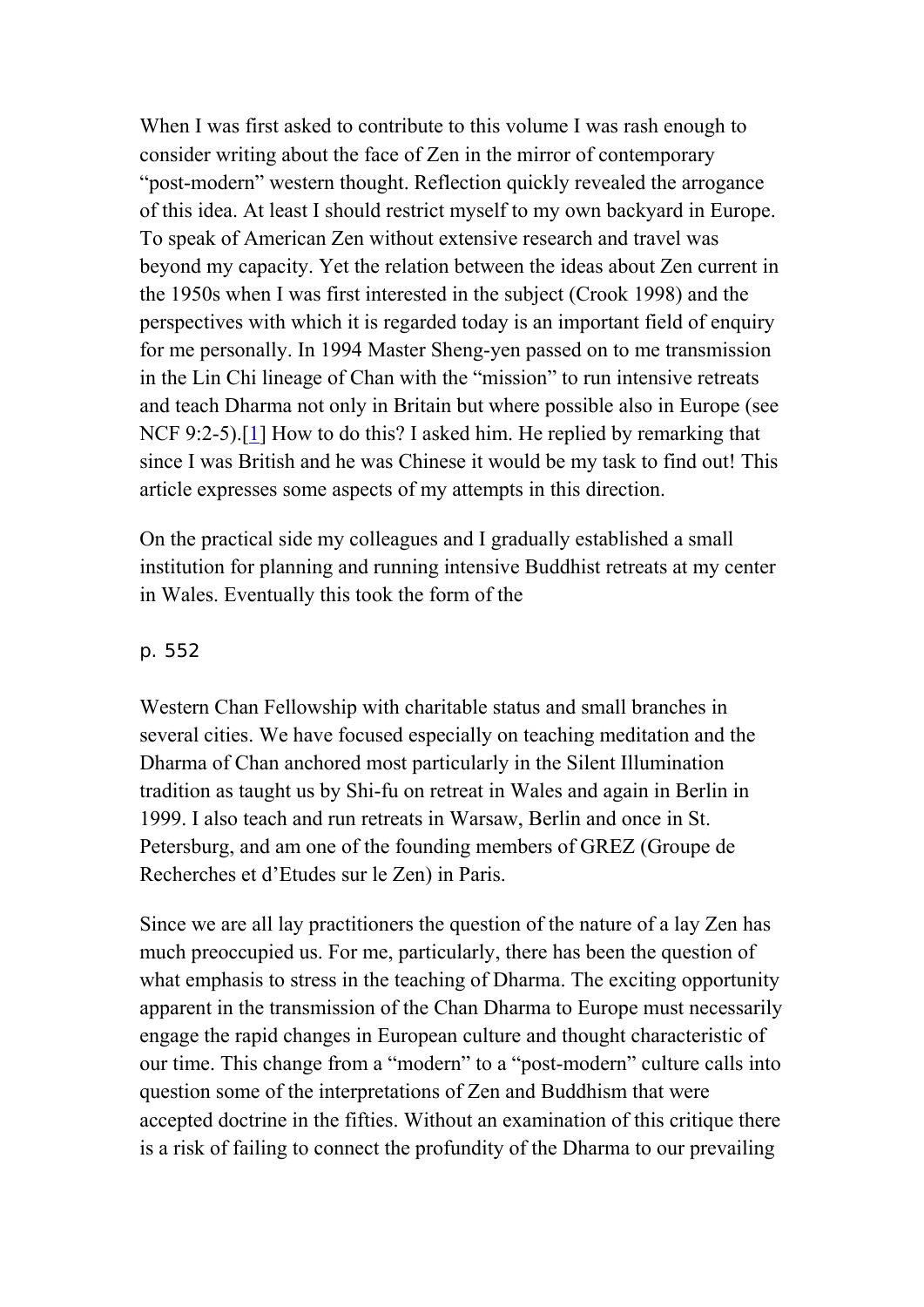ways of life and thought. The skilful means are undoubtedly there but still to be fully uncovered.

## **Suzuki Zen and the Post-modern Turn**

The shift to so called "post-modernity" arose fundamentally from the enormous changes resulting from a growing globalization as reflected in the growth of transnational corporations and the world wide success of market capitalism. One aspect has been the availability at all times and seasons of food products from anywhere in the globe in the super markets of the developed world. In parallel, each and every religious belief and practice is nowadays represented on all our book stalls. One can sign up for virtually anything. The manner in which business, political and cultural transactions have developed has transformed our world to set up a complex, computerized, global interdependence of economic and

## p. 553

political activities so that nation states are becoming largely irrelevant and small minded local fascisms gradually a thing of the past. Philosophically these changes have led to a focus on the interdependence of culture and thought and hence to an emphasis on the contextuality of ideas, of historical interpretation, of taste, and of self expression.

All Buddhists owe a tremendous debt to the Daisetsu Suzuki who, almost single handed, brought Japanese Zen to the West making a major impact on major contributors to the intellectual scene and thereby bringing a new found faith to many otherwise alienated from religious experience and thought. Among those touched by Suzuki were Thomas Merton, whose respect for the Japanese savant aided the emergence of a so-called Christian Zen, Christmas Humphreys, the London judge who was later to teach Zen himself, Carl Gustav Jung (in spite of some resistance), Erich Fromm and Aldous Huxley. Arthur Koestler devoted a somewhat intemperate book to a trenchant criticism of Suzuki's approach and, in the post war years of "beat" Zen in California, Keroac, Ginsberg and Watts based their inspirations upon his writings. Arnold Toynbee is said to have remarked that Suzuki's introduction of Zen to the West would later be compared to the discovery of nuclear energy! Yet, upon mature reflection resulting largely from a better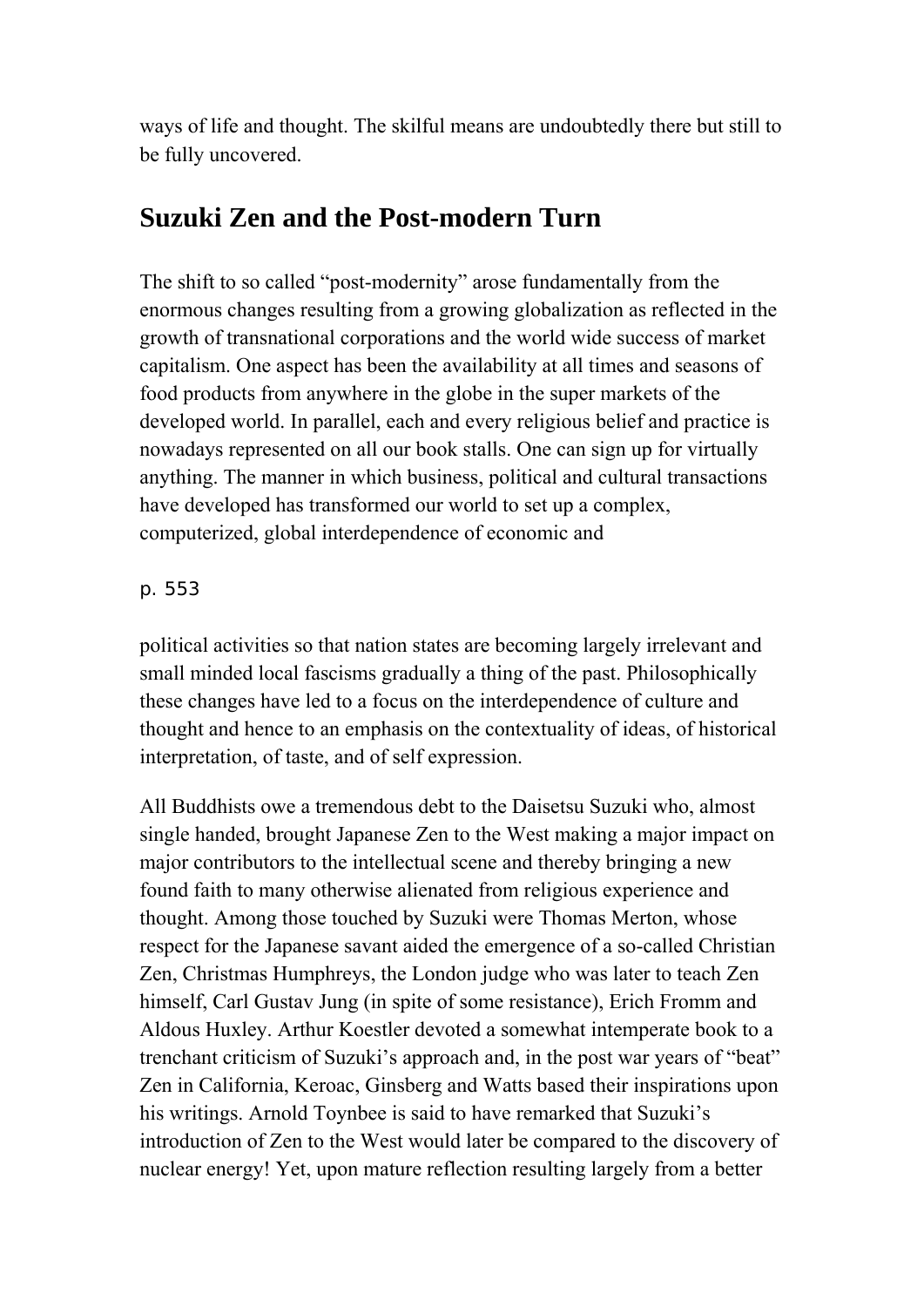acquaintance with forms of Zen other than those espoused by Suzuki, the advent of scholarly, historical study and textual criticism, it emerges that it was his undoubted charisma, open hearted friendship and lovability, as much as his views, that accounted for Suzuki's fame.

Daisetsu Suzuki was a great scholar capable of original research in Sanskrit, Chinese and Japanese ancient literature, and a subtle commentator on such works. His width of knowledge was great but his appreciation of Zen and Buddhism shifted during his long career from a profound antinomianism to a greater appreciation of the range of Zen experience and its historical transmission. It was

### p. 554

however his early presentation that made such a great impact in the West. His later reservations have left little mark.

Suzuki's early view of Zen was lop-sided, favouring a presentation of Japanese Rinzai emphasizing spontaneity of responses and the sudden and direct apprehension of reality (subitism). As Faure's detailed critique demonstrates (1993:52-88), Suzuki interpreted Zen experience as the timeless, ahistorical, context free, basis of mystical experience and hence the very root of religion, of which Zen was thus the purest form (Suzuki 1949-53,1:73, 265, 270-272, 2:304). The experience of enlightenment (kensho) was interpreted as a supreme individual achievement attained through heroic efforts but open to all irrespective of race, nationality or creed. "Because Zen is supposedly free from all ties with any specific religious or philosophical tradition, Suzuki argues it can be practiced by Christians and Buddhist alike. ──Suzuki's view of Zen's 'oceanic nature' reveals the extent of the exorbitant privilege that he confers on his own interpretation." (Faure 1993:62).

Reading between the lines, his critics see in Suzuki's work a skilled apologia relating an increasingly triumphalist Japan of the post Meiji era to the Western world. In spite of living in the United States and marrying an American, Suzuki, in the end, is considered by some to have been a Japanese chauvinist who tolerated the militarism of his country leading to the Pacific war in WW2, did not condemn the use of Zen in military training and argued that the war itself was a consequence of Western intellectualism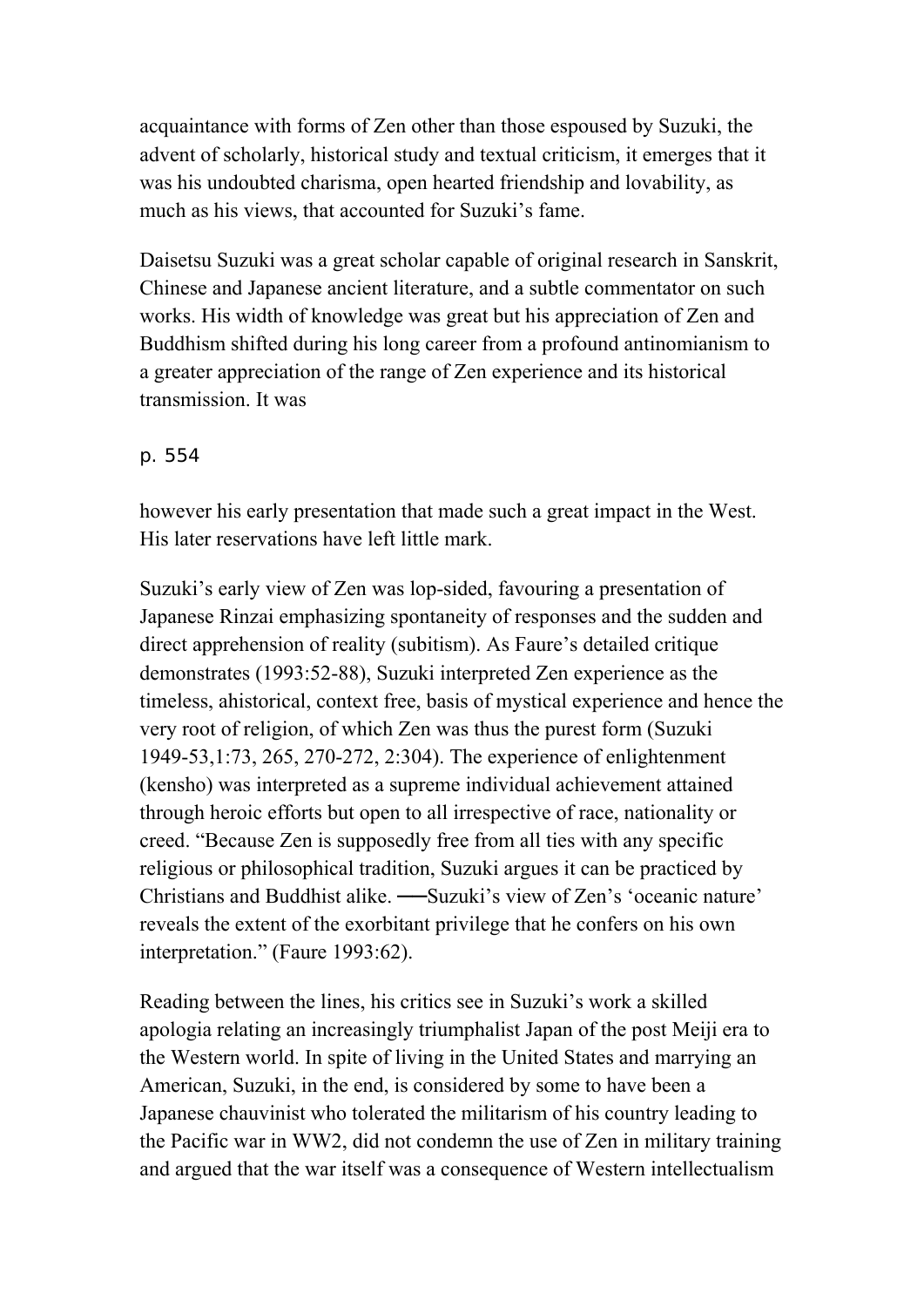and lack of respect for nature (Faure 1993:70. Victoria 1997:22-25, etc). His work has been described as "militant comparativism"; comparative study in order to press home one's own case. And yet it is necessary to see the war time Suzuki in context. To a degree the Japanese police were suspicious of him due to his prolonged visits to the West and his marriage to an American. He lived in seclusion in his home in Kamakura and recognized that Japan could not possibly win a war

## p. 555

against the USA. While his early writings accepted a link between Zen and the state, after the war, although he wrote several times on the war responsibility of Japan and accepted that Zen practitioners had been at fault, he mainly blamed Shinto for the disaster (Victoria 1997:147 et seq). As an adopted Westerner, were he alive today, Suzuki would doubtless be greatly surprised by being read in this way as indeed are some of his ardent followers.

Suzuki understood very well the spiritual vacuum in the West of the first half of this century, the aridity of scientific materialism and the alienation arising from the general collapse of Christian beliefs before the impact of scientific knowledge. In seeking to go beyond the mere rationalism of the Western "enlightenment," not only was science itself then an expression of Western romanticism, a seeking for ultimate knowledge outside social and historical experience, but the extreme individualism of Western culture meant that personal cultivation leading to so high a credential as Zen "Enlightenment" based in a heroic, inner adventure was alluringly attractive (Wright 1998).

In reading Suzuki it is not always easy to distinguish between the early antinomian radical and the later more cautious and more orthodox Buddhist writer. Suzuki's tendency is to emphasis the spontaneity and radical nature of Zen. Thus after providing an entirely orthodox account of Zen Buddhist origins in Japan he goes on "Zen undertakes to awaken Prajñā found generally slumbering in us under the thick clouds of ignorance and karma. Ignorance and karma come from our unconditioned surrender to the intellect; Zen revolts against this state of affairs. . . Zen disdains logic and remains speechless when it is asked to express itself. The worth of the intellect is only appreciated after the essence of things is grasped. This means that Zen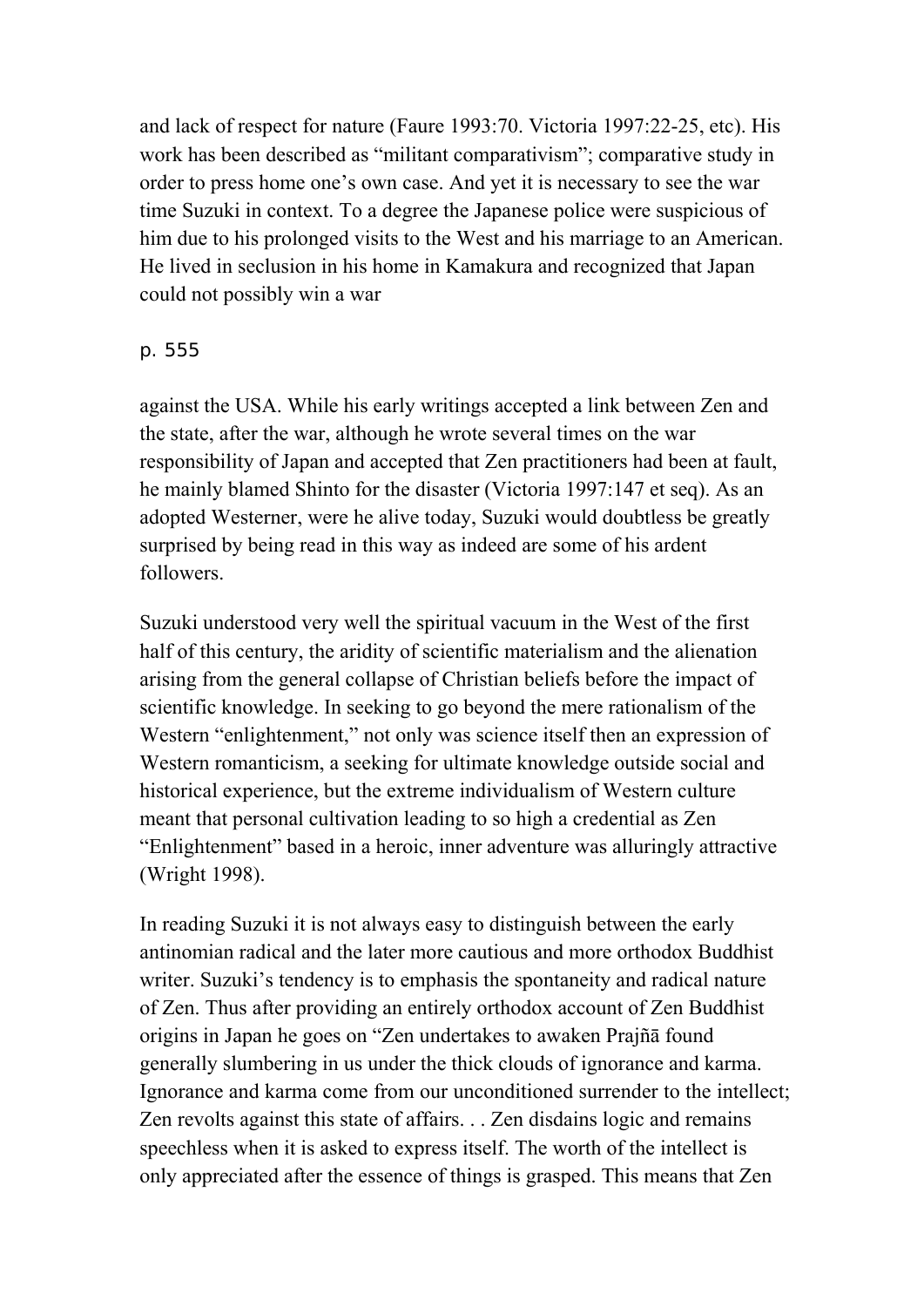wants to reverse the ordinary course of knowledge and resort to its own specific methods of training our minds in the awakening of transcendental wisdom." (Suzuki 1938:5).

## p. 556

But what is this Zen to which his use of the word applies—a person, a system, a belief, a form of yoga? Later, in referring to the way in which a master answer questions, he says: ". . . the answering mind does not stop anywhere but responds straightaway without giving any thought to the felicity of the answer. This 'non-stopping' mind remains immovable as it is never carried away by the things of relativity. It is the substance of things, it is God . . . the ultimate secret etc." (p80). In these moods Suzuki appears to forget pratītya samutpāda, the interconnectedness of things and the identity of opposites completely. While the intimations that arise in meditative practice may be psychologically transcendent, the world within which they happen is far from so—the everyday grind of monastic living. Can one distance "Zen" from this supporting context? Doing so has become the root of much confusion.

Yet Suzuki did not go unchallenged. In 1953 Dr. Hu Shih, a one time President of the National Peking University, tackled him on the non-historicity of Zen and its being beyond intellectual understanding. He gives a detailed account of the history of Chan and proposes historical reasons for the development of the idiosyncrasies apparent in Zen transmission which in his eyes have a rational, social if obscure basis. Suzuki's rebuttal is trenchant.

Hu Shih does not seem to understand the real significance of the "sudden awakening or enlightenment" in its historical setting. . . All the schools of Buddhism. . .owe their origin to the Buddha's enlightenment experience. . .no other than a "sudden enlightenment."

He goes on to argue that this Zen "way of looking at life may be judged to be a kind of naturalism, even an animalistic libertinism." Quoting Spinoza, he argues: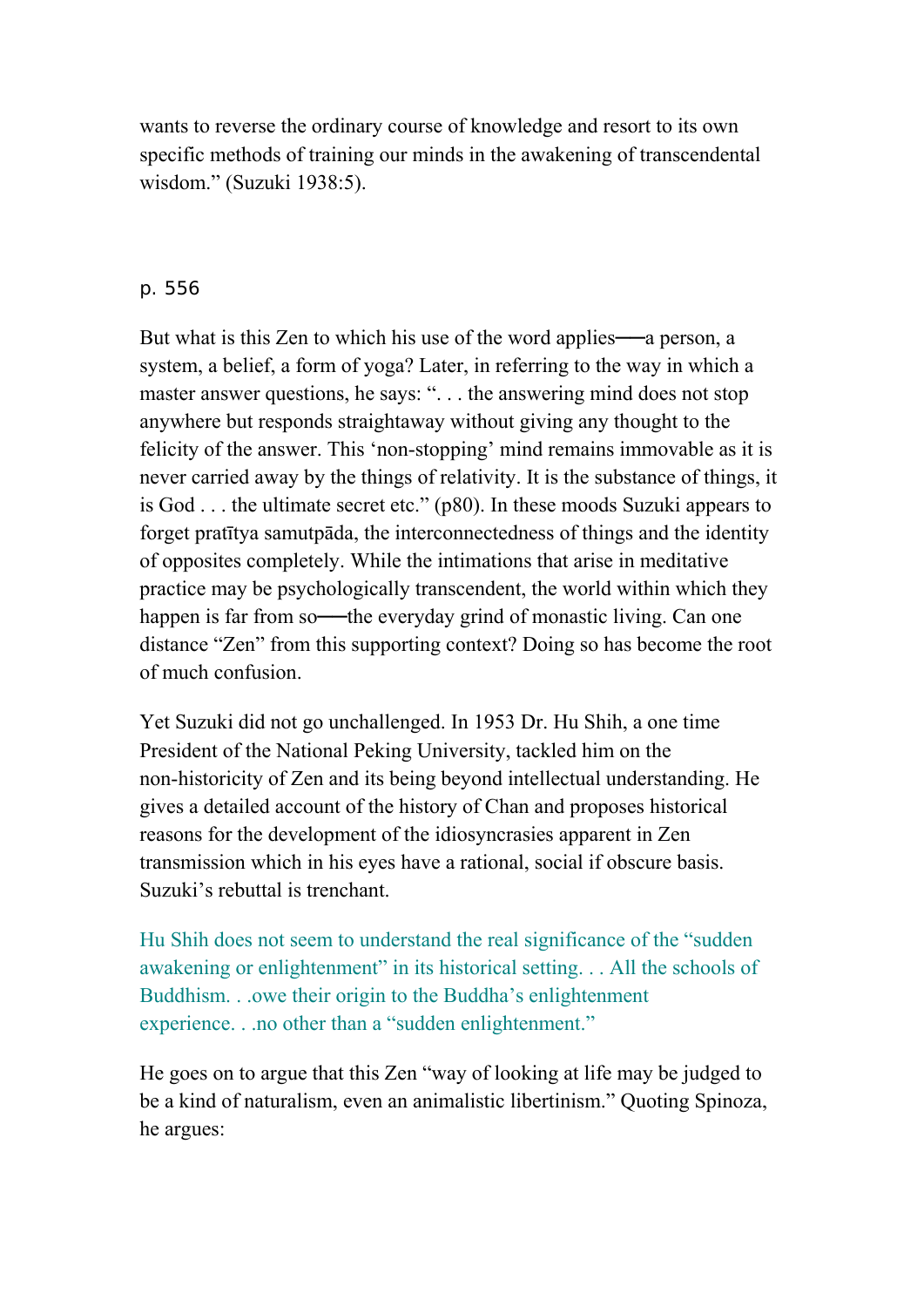This kind of intuition is absolutely certain and infallible and, in contrast to ratio, produces the highest peace and virtue of

p. 557

mind. . . .

History deals with time and so does Zen, but with this difference: While history knows nothing of timelessness, perhaps disposing of it as a "fabrication," Zen takes time along with timelessness──that is to say, time in timelessness and timelessness in time.

Zen is thus seen to be apart from its historical setting.

Yet Hu Shih and Suzuki seem to be at cross purposes. Suzuki is speaking of experience, Hu Shih of context. They do not seem to be able to fit these together. Suzuki always felt that his version of Rinzai Zen provided an ultimate vision beyond history. His indeterminate status between monk and layman, between scholar and popularist, between practitioner and missionary, between Japan and America, led to a view in which all things remotely resembling Zen could be assimilated into one vision; and everything else rejected. The Kyoto School of Philosophy created by Suzuki's friend Nishida has largely followed this line. The result has been a kind of Suzuki monism closed to the usual forms of academic criticism through a direct appeal to an absolutism of the non-historical.

From the same basis Suzuki argued strongly against "gradualism" which he saw as inherent in the Sōtō tradition (Tsao tung) of "just sitting" or "Silent illumination."He backs Ta-hui in his confrontation with Hung-chih  $(1091-1157)$  on this issue and emerges therefore as strongly partisan in his interpretation of practice and its meaning in Chan. Leighton and Yi Wu (1991) have however shown that these two great contemporaries were actually friends who cooperated as teaching colleagues sending students to one another. Ta-hui's criticisms were not at Hung-chih personally but at those who used the "just sitting" methods without appropriate mindfulness. He himself also "sat" and was aware that koans too have defects, leading in some cases to intellectually obsessive worrying over old stories. Suzuki also ignores Dōgen who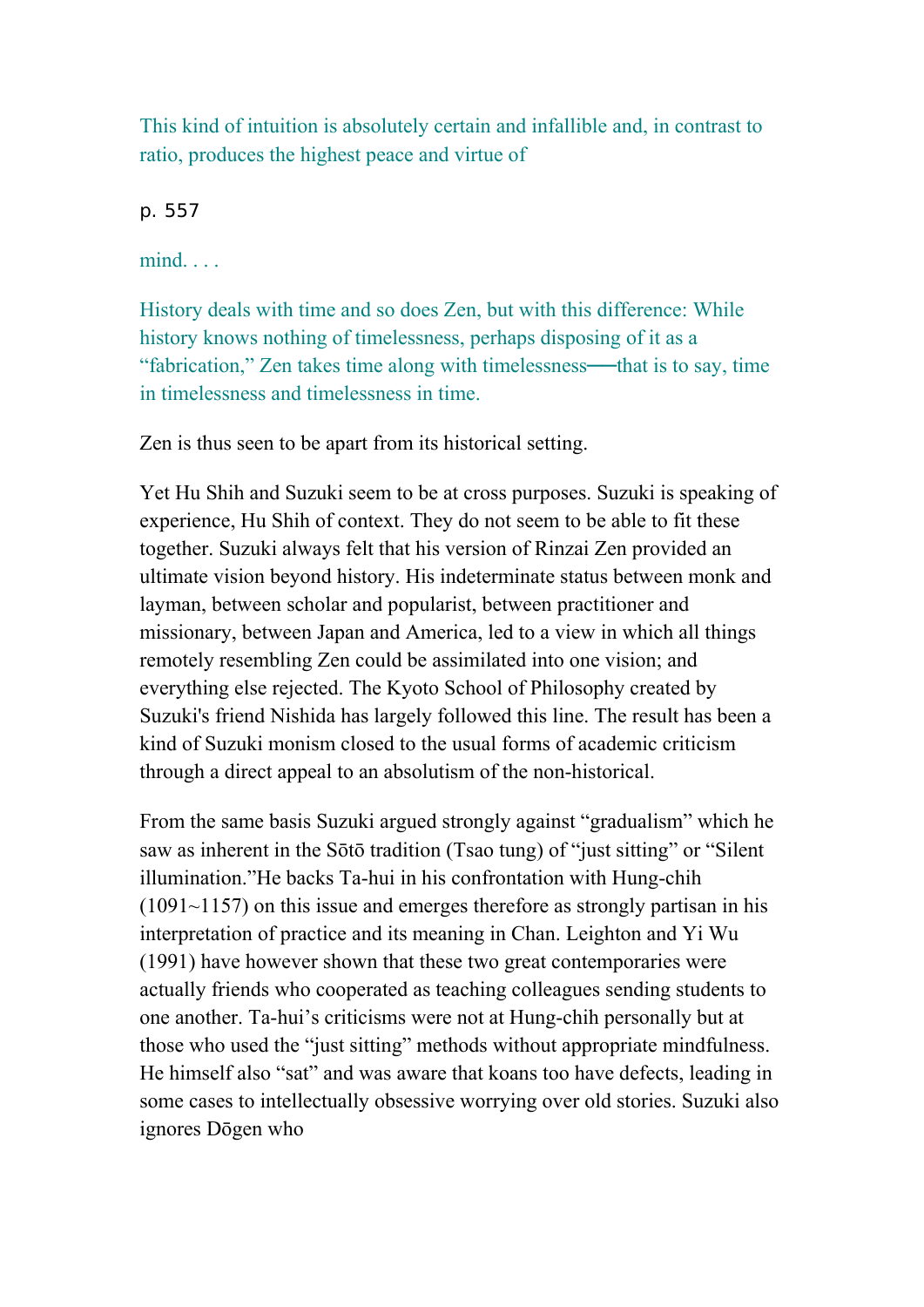warmly approved of both these old antagonists while favouring Hung-chih as the founder of his own practice. Not surprisingly Suzuki's lop-sided Zen has produced strange effects and a biased leaning in the transmission of Zen to European shores.

The key European philosophers of post-modernism, Wittgenstein, Austin, Derrida and others have all emphasized the importance of the role of language and culture in interpreting the significance of history in the understanding of metaphysical views. Analysis of texts and their historicity shows that all propositions are context dependent in often very complex ways; not only on the economic structures underlying culture but also on the interpretations of religion and self within those cultures. There is always a marked inter-dependence between philosophical statement, whether popular or sophisticated, and its cultural frame. Even science is not free from this perspective as Thomas Kuhn (1962) in his analysis of scientific paradigms has shown.

Western romanticism, closely linked to colonialism and the heroic exploration of cultures in far off lands, Jerusalem, Timbuktu or Lhasa, was having its last throw in the fifties when John Blofield translated Huang Po and interpreted him through the "romantic" vision of the time. We need to assess Chan and Zen and what previous writers have said of them, anew if we are to discover its relevance to our Western selves in our contemporary scene (Wright 1998). Zen, far from being independent from history, has, in its rich diversity, always been dependent upon it──as indeed the Buddha, in pronouncing his principle of co-dependent arising, would have suspected and as Suzuki in his later writing also began to understand.

## **Zen in Europe**

Much as we Westerners owe an initial understanding of Zen to the work of Daisetsu Suzuki, we are also indebted to him for considerable confusion. It has not been easy to relate his

p. 559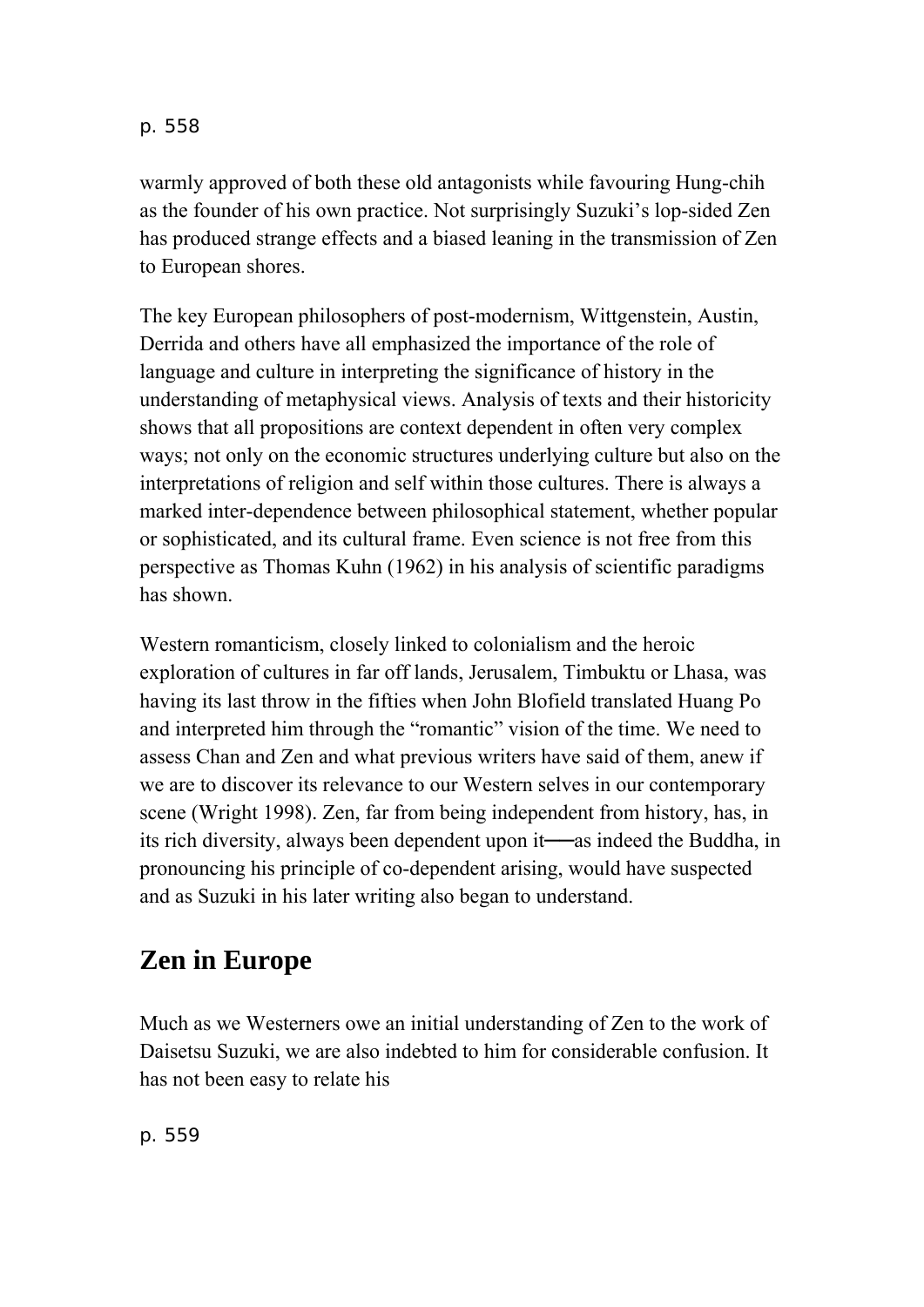monolithic vision to the contrasting experience of other Zen/Chan schools. Only in recent years, with the advent of outstanding, mostly American, scholarship, are we beginning to see our way through the haze.

One of the prime sources of confusion has been the absence of adequate Dharma teaching in the popular literature. Suzuki's emphasis and that of recent Rinzai tradition on the ahistorical nature of Zen has led to a situation in Europe where contemporary Zen is sometimes taught as if Zen as Buddhadharma was an irrelevance. Zen is seen as something basic to all religions, or at least both Buddhism and Christianity. This has meant that the historical tradition and philosophical underpinning of Sino-Japanese Zen is given little attention, the focus being upon various sorts of practice. Process and meaning have thus become divorced. One Christian Zen teacher even seems to pride herself on a lack of understanding of both Buddhist philosophy and Christian theology (MacInnes 1996:95).

This absence of a conceptual basis leads to an unanchored anxiety only too apparent in Towards a European Zen? a report based on a conference in Sweden in 1993 (Karlsson 1994). With the exception of Ton Lathouwers interesting examination of Zen parallels in Russian literature, most of the other articles are worried examinations of the problems of adapting Japanese Zen ritual, koans and the authority of a Roshi into a Euro frame. These worries combine with considerable criticism of the social scene in Japanese Zen and doubts about the authenticity of Japanese practice. This anxiety could be greatly relieved by serious Dharma study and by a concerted examination of the deep contrasts between Christianity and Buddhism, in particular problems around the conception of God. None of this is being attempted; serious academic work on Buddhist history and culture being left to the Americans.

In fact several of the Zen schools in Europe are currently in

### p. 560

deep trouble. Both the school established by Philip Kapleau and the widely influential Association Zen International (AZI) of Taisen Deshimaru are agitated by issues concerning method and teaching and whether the original transmissions to their founders were reliable. In the case of the Kapleau lineage one key teacher has been dismissed for unethical behavior. The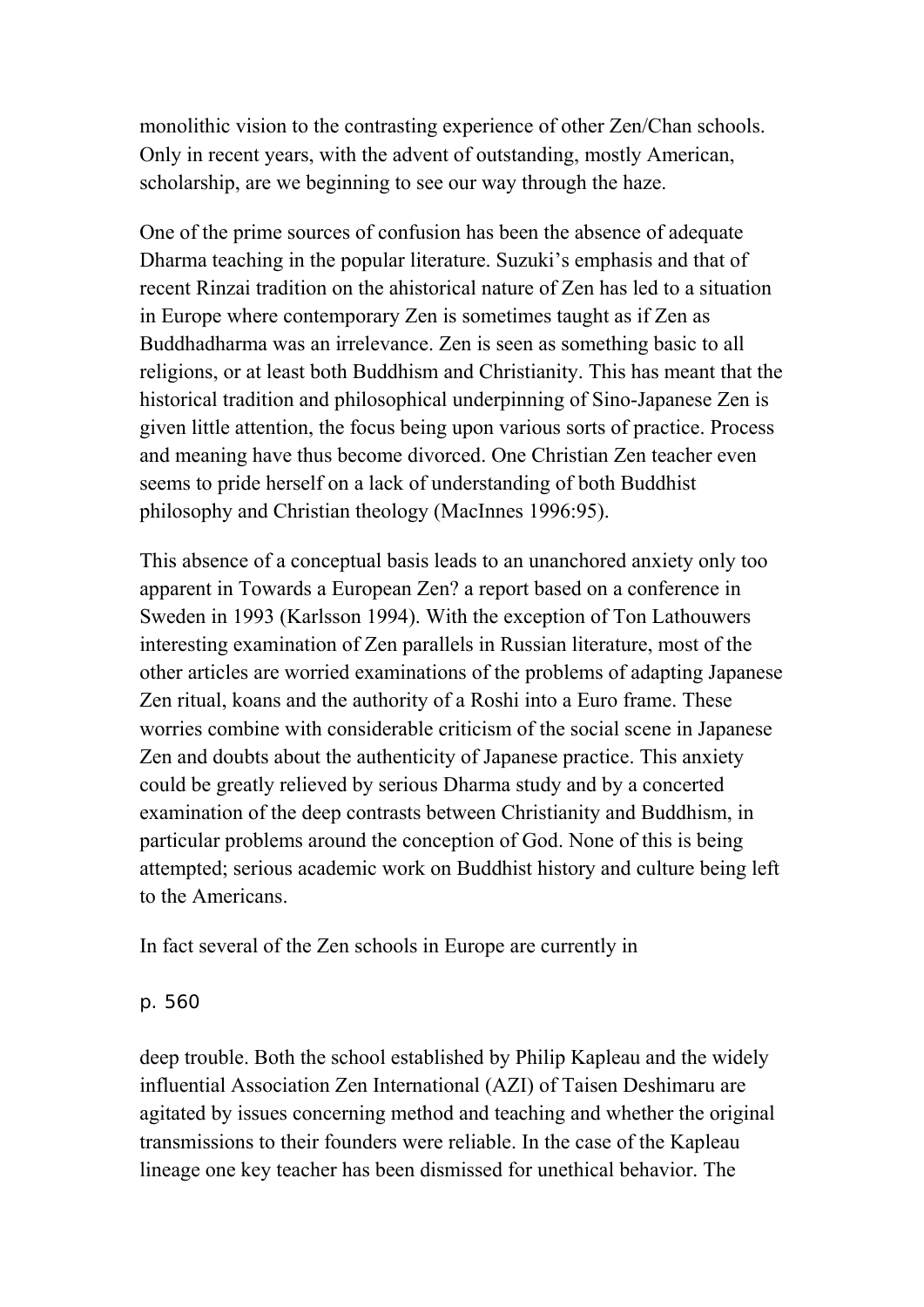meditation offered by the AZI has been described by one critic as "loaded with and embedded into a complex ideological and authoritarian system of belief which is insidiously implanted into participants while being labeled as 'true Dharma'." (r. halfmann @ nikocity. de 1999). Only Thich Nhat Han's centre in Plum Village (France) where Vietnamese Zen is taught, remains immune from such problems. Communication between Eastern teachers unfamiliar with the West and Westerners illiterate in Eastern languages and thought is another common problem. In Britain the Zen situation is more secure; both the Rinzai tradition led by the Austrian nun Myoko-ni (Irmgard Schloegl) and the Sōtō based tradition of Roshi Jiyu Kennett at Throssel Hole Abbey, being well founded both in practice and teaching, while other new fangled British Buddhisms (The Friends of the Western Buddhist Order and the New Khadampa Tradition) have been subjected to severe criticism in the press in spite of their considerable wealth and popular following.

Never the less there are interesting explorations in some of the new Zen paths. The FAS society founded some fifty-five years ago in Kyoto by Shin'ichi Hisamatsu is based on the Formless (i.e. the True or Formless self), All humanity, and Supra-history, meaning the creation of new history free from the ignorance of the past. Hisamatsu wanted to get away from Japanese formalism by an emphasis on all humanity and work in the world. In FAS there is no Master or any ultimate authority. Instead of the dokusan interview there is "mutual enquiry."Jeff Shore (1993) says "One can encounter a number of outstanding people and continually test and be tested──right now──not just at a special time or place, or

p. 561

with a special person." Instead of traditional koans, FAS uses one fundamental koan: "Right now whatever I do will not do; what do I do?"

The use of this koan is intended to foster a "genuine awakening, rather than the mere insight-experiences which often occur through improper use of the koan." While the koan certainly expresses the ultimate plight of the self and challenges it to solve the inherent paradox in the very wording, it may also be valuable at the level of everyday puzzlement, in relationships of emotional dependency for example (Crook, in press). Yet, since there is no acknowledged person available to evaluate responses it is difficult to see how such a formless method can be reliable. Mistaken acceptance of koan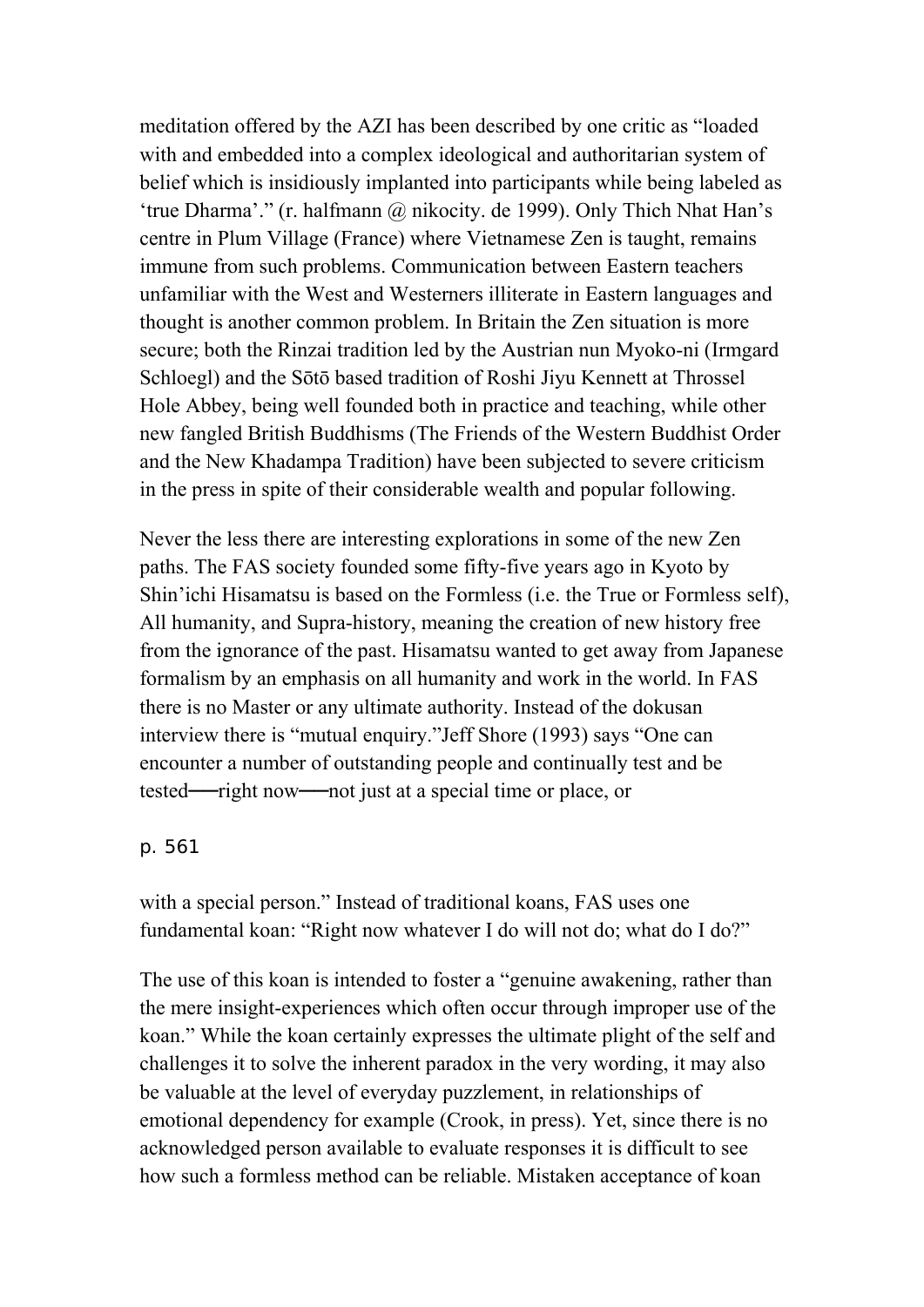answers are plausibly a commonplace event in the traditional system where a highly reputed teacher is present, how much more so must this be true in this admirably democratic but basically individualistic system. There is a confusion here between authoritarian rank and rank based on perceived attainment. When nobody is acknowledged as masterly who can be a judge of insight let alone awakening?

The Sanbo Kyodan school originated from the great Harada Roshi and his disciple Yasutani Roshi who created a practice integrating the methods of Sōtō and Rinzai. Yasutani has been especially influential in bringing Japanese Zen to the West, in particular as the teacher of Philip Kapleau. Unfortunately for their reputations in the contemporary West, it has been established that both ardently supported Zen training as an aspect of Japanese militarism, a position seemingly incompatible with the teachings of Buddha. Although the Sanbo Kyodan is an orthodox tradition it subscribes to the Suzuki fallacy of treating Zen as the ahistorical root of all religion and therefore offering a methodology applicable within basically any belief system. In Japan this had the consequence that the selfless application of the sword in the decapitation of prisoners could be read as Zen attainment. That

### p. 562

such a situation could have arisen certainly merits careful historical and cultural analysis such as Brian Victoria has set in motion (1997).

The Sanbo Kyodan also appears to be the prime vehicle through which Christian practitioners have been taught Zen meditation and granted transmission. The resulting work of the Benedictine monk Jaerger Willigis, and the Jesuit William Johnston and Fr. Ednomiya-Lassalle is admirable and has introduced many people, Christian and otherwise, to Zen practice but it raises many questions. Although the mystical experience common to all religions and probably basic to the shamanic origin of all of them, almost certainly has a psychological root which may be considered a fundamental human condition, this does not mean that the Zen cultural tradition and the practice of meditation can be meaningfully split in twain, adopting the latter while ignoring the former. To simply graft a Zen method of contemplation onto a Christian theological stance looks like thievery.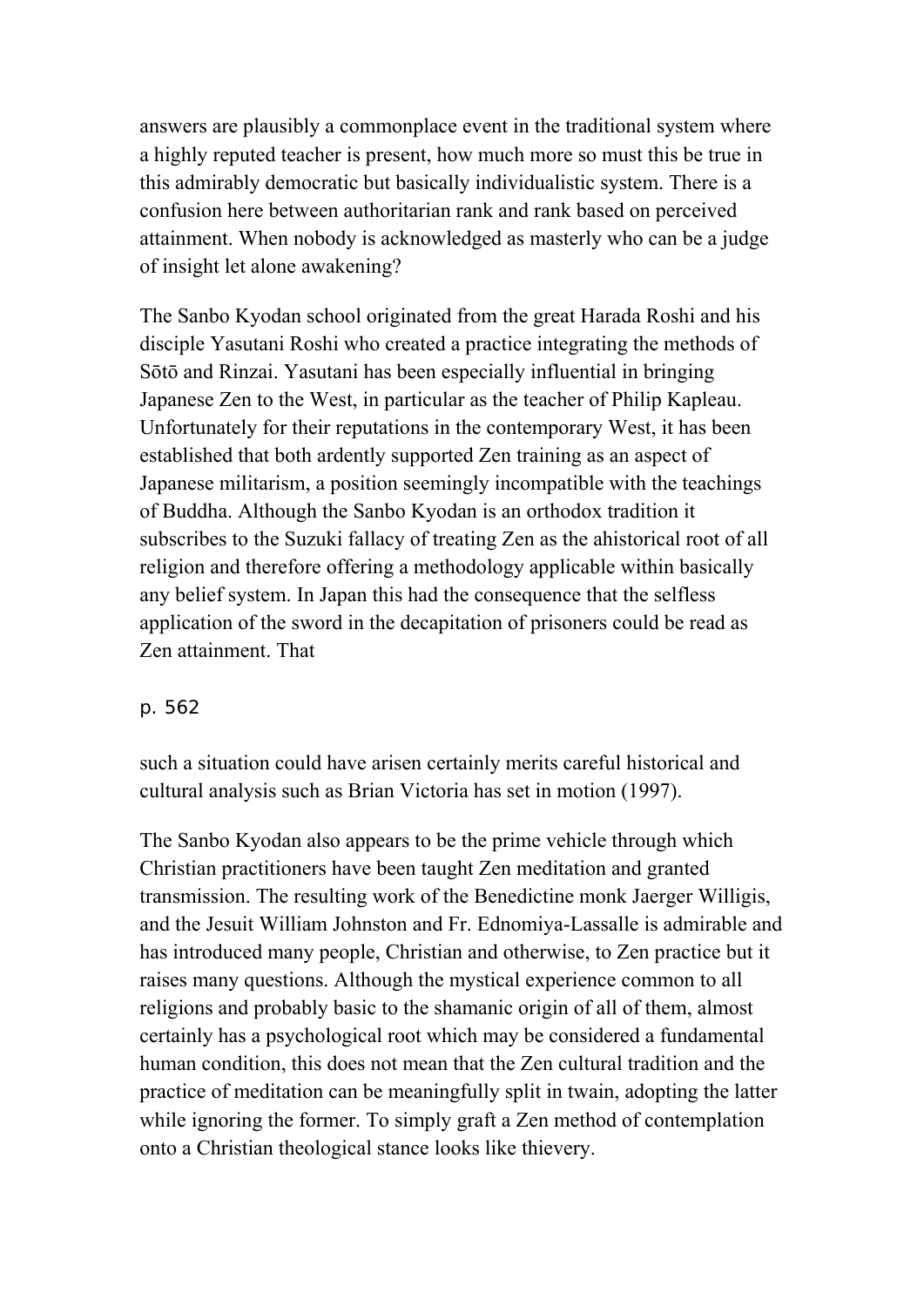It is strange that Westerners respond more openly to the Asian model than to the profound practices of the desert fathers in the Neo-dionysian tradition of apophatic theology. It is stranger still that apologists of Christianity should ignore their own profound methodology to ride the stream of fashion for Oriental mysticism. Undermined by the rationalism of the European "Enlightenment" and the emergence of scientific humanism it seems Christians need to look outside their own culture for spiritual inspiration. This has been a success perhaps only because of Suzuki's insistence on a Zen mysticism independent of history and culture. We do not deny the transmissions of these fathers in Zen nor their understanding of practice but we do need to understand that their realisation is that of a psychological or attitudinal state and not that of an insight into Buddhadharma. Needless to say this can cause profound disquiet in those of their disciples with minds alert to meaning as well as process.

#### p. 563

It is likewise strange that basing their approach in the assumed ahistorical, culture free, character of Zen these teachers should still refer to it as a Christian Zen. If either Christian or Buddhist, Zen cannot be said logically to lack context. Only a completely independent Zen could be so. A similar criticism may perhaps be directed at an attempt to describe Zen in terms of agnosticism (Batchelor 1998).

In fact these teachers have no intention of developing a Buddhist Zen understanding. As Batchelor (1994, p.213-220) points out, in spite of a greater tolerance of pluralism in religious belief, inclusivist Zen enthusiasts of the Roman faith are clearly placing sitting meditation in the service of a mission minded Christianity as basically as intolerant of difference as ever it has been. The superiority of Christianity is assumed on the grounds that it consists in "revealed truth" rather than in "natural" truth which is as far as Zen can go. For men like Father Lassalle and William Johnston, Christian contemplation remains the focus to which they are drawn— a focus paradoxically strangely insistent on the importance of a remarkable if implausible "fact" as having happened in history.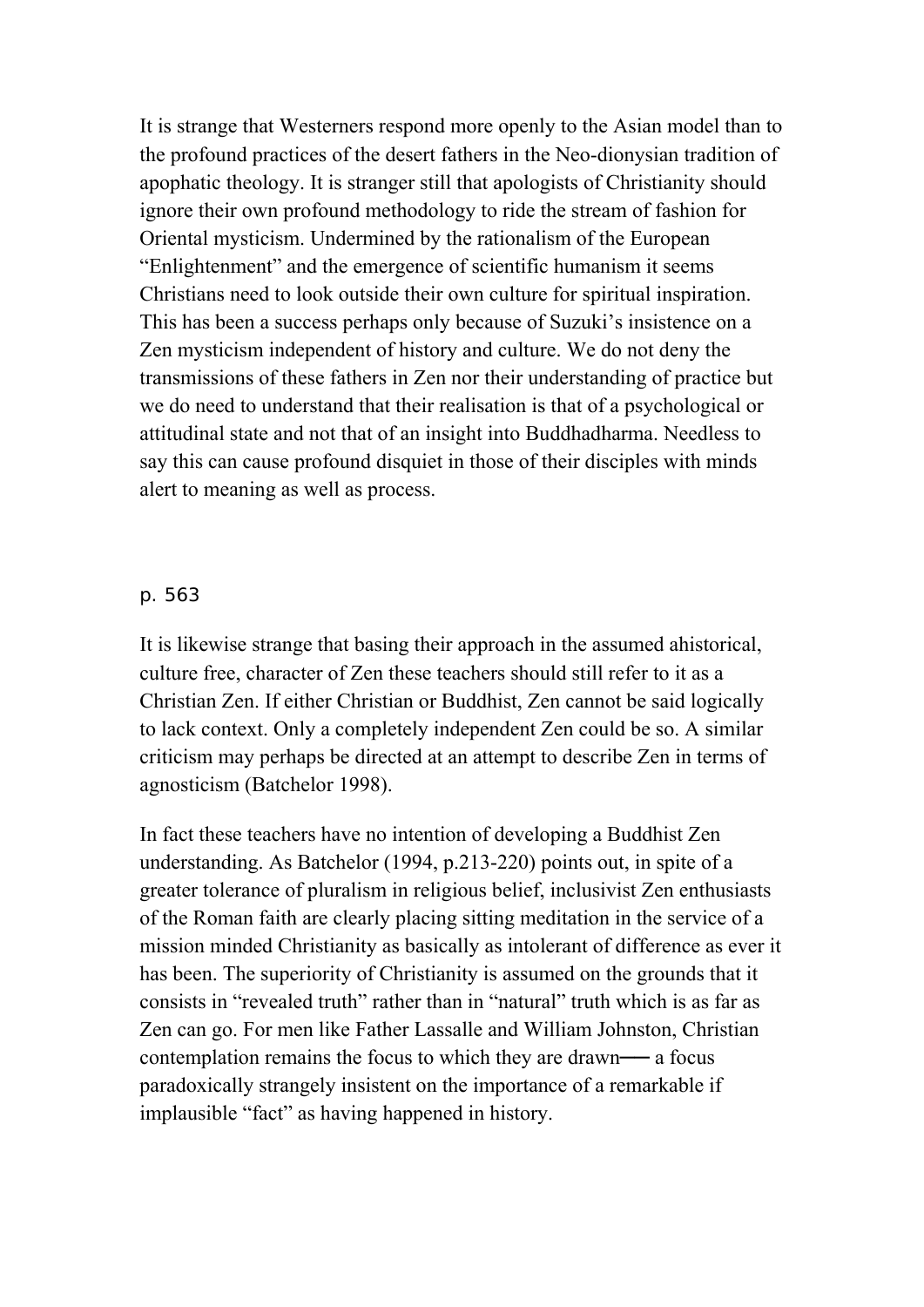It follows that a major source of confusion in European Zen centres on a question concerning whether Zen is to be considered Buddhist or not. One result has been an institutional eclecticism exemplified by the De Tiltenberg centre in Holland. De Tiltenberg in 1973 was a centre of the International Grail Movement, a Catholic movement for women. Christian Zen was initiated there in retreats offered by William Johnstone and Fr. Ednomiya-Lassalle. Subsequently retreats were led by Japanese Roshis, a Japanese Carmelite, and Toni Packer, a former associate of Philip Kapleau who split away to form her own school. In addition conferences have been attended by major Zen scholars such as Professor Dumoulin and Professor Masao Abe of the Kyoto School of Philosophy. At De Tiltenberg one can sample a cross section of

## p. 564

contemporary Zen teachings whether Christian in orientation or Buddhist. While this certainly offers a major educational opportunity, the question as to whether Zen itself is transmitted there remains an open and a confused one. The debate begun at the Swedish conference continues and the questions it posed are not yet answered.

## **Language, Culture and Interpretation**

Suzuki's claims are rooted in a Zen discourse in which reading the Sutras is rejected, the teachings treated as irrelevant and even if one were to meet a Buddha on the way it would be advisable to kill him because any interaction would merely throw one off the path. The basic stance is well stated in the ancient characterisation of Chan by Bodhidharma, the Indian monk who brought it to China.

A special transmission outside the scriptures

No dependence upon words or letters

Direct pointing to the human heart

Seeing into one's own nature.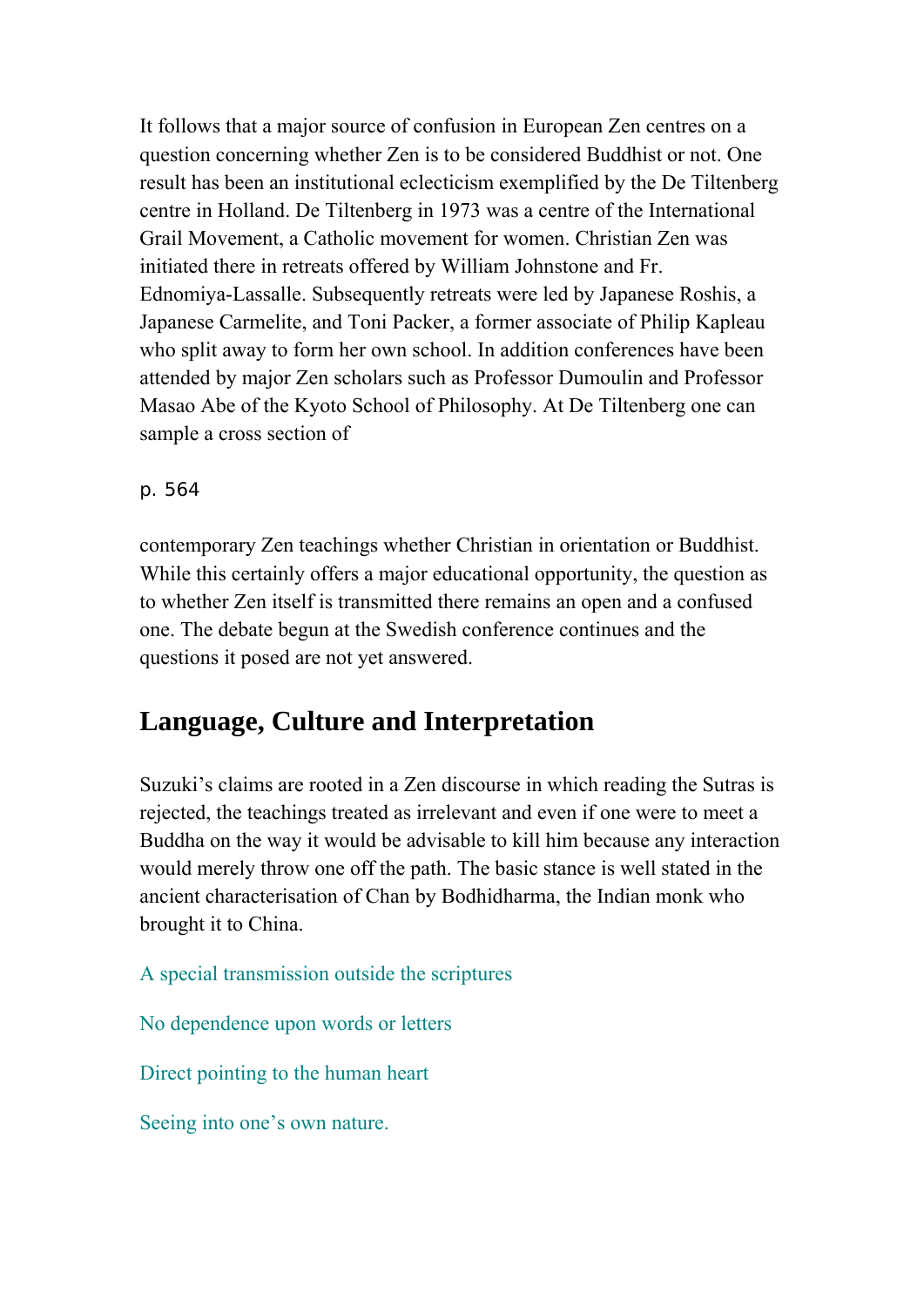Furthermore there are numerous stories like that in which the future Master Matsu is found meditating in traditional cross legged style. His master asked him why he was doing it. "To become a Buddha," replied Matsu. At this his teacher picked up a tile and began polishing it. "Why are you doing that?" asked Matsu. "I am polishing it to make a mirror." was the reply. Matsu said, "How can polishing a tile make a mirror?" To which his teacher said, "How can sitting in meditation make a Buddha?" No gradual approach, even the traditional methods put forward by the Buddha himself, can in this view lead to enlightenment, only the sudden realisation on the solving of a koan can do it.

And yet it takes little reflection to perceive that these very assertions are themselves embodied in texts, writings as voluminous as those on any academic subject. Furthermore the

## p. 565

emphases in these texts have a clear history, lines of doctrinal development and preferences for practice are easily located in the traditions of the contrasting Chan sects. Even if we were to posit a completely non-cultural component in enlightenment, such an experience is clearly deeply embedded in traditions. John Blofield in his study of Huang Po assumed that the great master would not be interested in history. Wright (1998), shows that not only Huang Po but all Chan masters up to the present day are much concerned about the purity of the lineage of transmission concerning which disputes may easily arise. Yet, in deference to Suzuki we do have to account for the paradox in the transmission of Chan; its obvious embeddedness in historical texts with its roots in transpersonal experience.

Wright points out that any attempt at objective history is itself bound to fail. History is a discourse profoundly determined by prevailing philosophical and political views; witness the rewriting of Indian history after the end of the British Raj. The attempt to create history from legends of transmission is subject to similar processes, as recent studies of the Platform Sutra show. There is a dialectic between past and present and history is simply a discourse interpreting the records and memories of a past time. The purpose of Zen practice is to reach an experiential understanding of the basis of self as the source of mental suffering. Personal experiences of self transcendence, by their nature beyond the reach of language, are not recordable as normal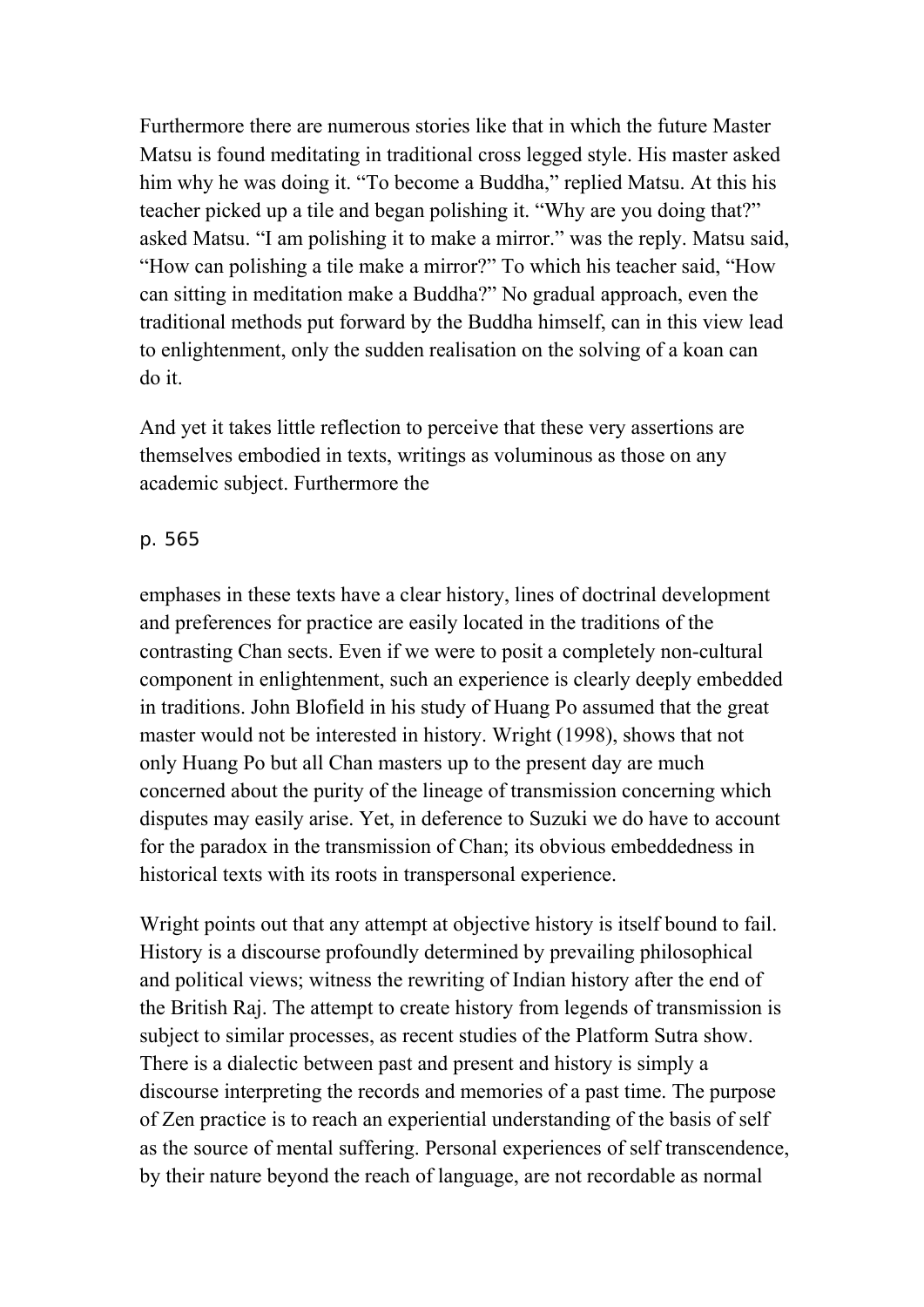memories may be. They transcend the person, go beyond the record and yet, being considered exemplary, are transmitted through records. The famous encounter stories of Zen are records of meetings in which the dialectics of transmitting the transcendent are recorded as teaching devices. While the moment of insight goes beyond language and history its expression as teaching is yet dependent upon them. Without a hearing of stories no one would ever know where the signpost was.

### p. 566

If this relation between language, temporality and experience did not exist it would be impossible for the Masters even to speak of enlightenment as the outcome of an event in the past—the time when the Buddha sat down beneath the Bodhi tree. Wright (1998) says:

A dialectical relationship between the practice of thought and Zen experience is essential to the tradition. Thought pushes experience further, opens up new dimensions for it, and refines what comes to experience. Experience pushes thought further, opens up new dimensions for thinking and sets limits to its excursions. The brilliance of Zen thinking is its tentative and provisional character, the "non-abiding," "non-grasping," mind. Knowing through thought that all thought is empty, Zen masters have explored worlds of reflection unavailable to other traditions—playfully "thinking" what lies beneath common sense.

The Zen objection to Sutra reading and study lies in the perception that idealising theories and models of mind create forms of mental closure as "beliefs," thereby preventing the exploration of experience that is itself the essence of the quest; an exploration that goes beyond language to where pre-theoretical and pre-discursive understanding operate. Since the time of the Buddha the nature of the self has been the key problem. A profound psychological analysis in phenomenological form underlies the practice and is treated at length in the Lankāvatāra Sūtra of which Suzuki himself provides the major translation and commentary. It is of course not essential for a practitioner to know this, he may simply practice, but the cultural roots exist for him within the meditation instructions he will be given or the koans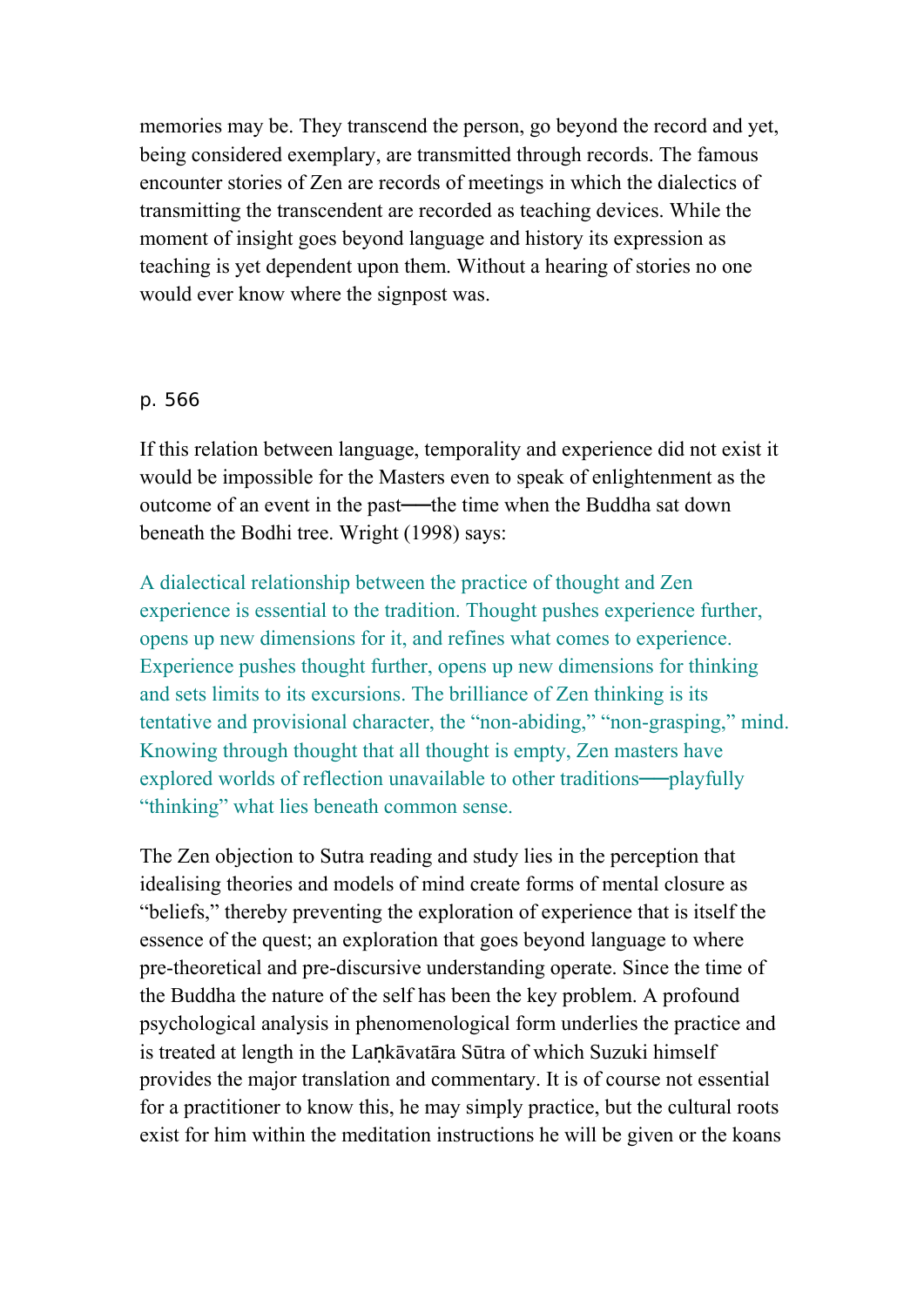he may be set. Yet to abandon understanding for rhetoric alone may quickly become a confusing practice.

Going beyond self concern necessarily leads to states that cannot be described in language constructed around pronouns,

## p. 567

verbs and nouns. In the end the rhetoric of Zen is metaphorical or poetic often making use of actions or signs we can no longer interpret since we are not party to a particular ancient culture. Thus the knock about that masters seemed to so enjoy and the rough speech carry implicit meanings we can today often barely grasp. Yet the matter is not intrinsically mysterious, the psychology of self transcendence, the abandonment of self concern, underlies the path, the view and the result. In Buddhism all this has received detailed philosophical attention much of which has striking resemblance to Western theories of mind in psychotherapy (Crook 1980, Katz 1983, Crook and Fontana Katz 1990).

Momentary insights need to be related to an ongoing manner of life before a practice can be said to be mature. After "seeing the nature" many ancient masters remained in training often for years. In traditions less subitist than Suzuki's there is nothing strange about this. While insight is characteristically sudden, the maturation and digestion of meaning may take a long time. The ignorance of self concern is not resolved in a moment. It takes time, and time is discourse, time is history. There are many methods for the personal elucidation of Zen and one is not necessarily superior to another. Rather, these differences often relate to individual capacities. Roshi Kennett once remarked how in her Sōtō monastery in Japan a monk who was not doing well might be referred to a Rinzai master—and vice versa.

It is important always to remember the returning line in the Heart Sūtra. "Form is emptiness. Emptiness is form." The early Suzuki and those who followed him tend to forget the second line. All forms and experiences are ultimately "empty" but the expression of emptiness is through these very forms. The two are indivisible.

## **The Contribution of Chan**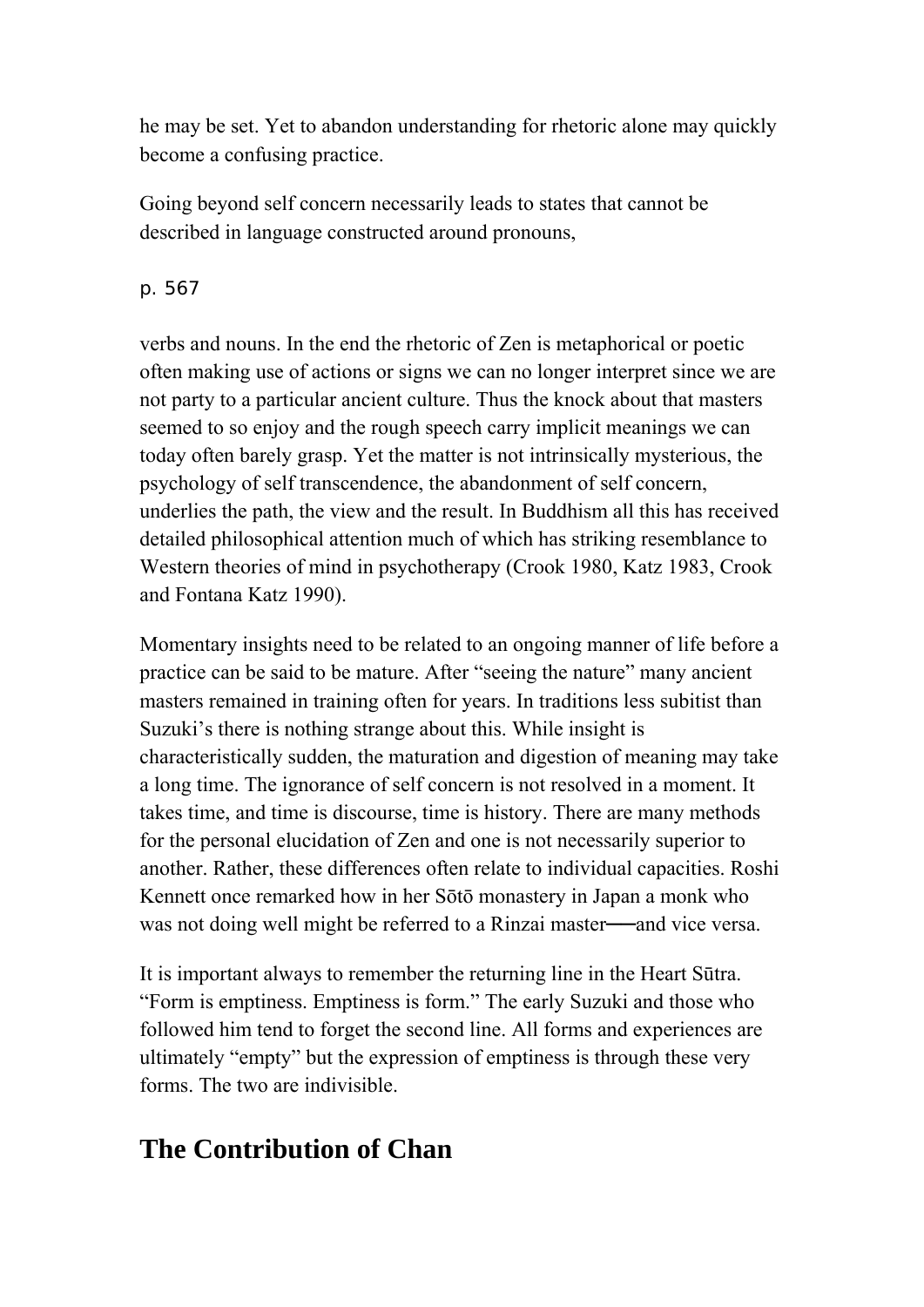Master Sheng-yen teaches in the lineages of both the Lin-chi (Rinzai) and Tsao-tung (Sōtō) traditions. In particular he has

## p. 568

inherited the eclectic approach of the great Master Hsu-yun who, at the turn of the century, revived Buddhism in China after a long period of neglect. As many schools and lineages had disappeared Hsu-yun made use of the surviving traditions of both Pure Land and Chan to produce a valuable synthesis that is both deeply rooted and flexible.

On retreat with Master Sheng-yen the practitioner may choose a method of meditation the use of which is negotiated in interview. Watching the breath, Koan and Silent Illumination are all taught. But Sheng-yen does not believe in meditation instruction without a thorough understanding of the concepts that lie behind it. He teaches his followers not only how to sit but why sitting is helpful to realising a Dharma understanding. His talks range widely from the sayings of the Buddha through the Sutras and Zen dialogues to koan texts and philosophical works. He argues that meditation without conceptual understanding is a very limited activity and that attainment of insight requires both. To Master Sheng-yen, Chan is a Buddhism of exceptional clarity that seeks to fulfil the Buddha's intentions in opting to teach his realisation to the world. Today most Chinese buddhists frequently refer to their practice as Chan but few concentrate on insight so strongly as Master Sheng-yen. Other groups are more concerned with charitable works and chanting in the style of the Pure Land sect.

While Master Sheng-yen agrees that insightful experiences akin to the transcendence of self in Zen occur in many spiritual traditions, Christianity, Sufism etc, he states that the enlightenment of which the Buddha spoke depends on realisation within an understanding of the Zen view. In particular this means an experiential insight into the emptiness of all phenomena including both self and universe. His teaching is thus based in the Prajñāpāramitā and Mādhyamaka insights of Buddhism and their development in Chinese thought emphasising the Tathāgatagarbha as the root of mind. Although I have not discussed the point with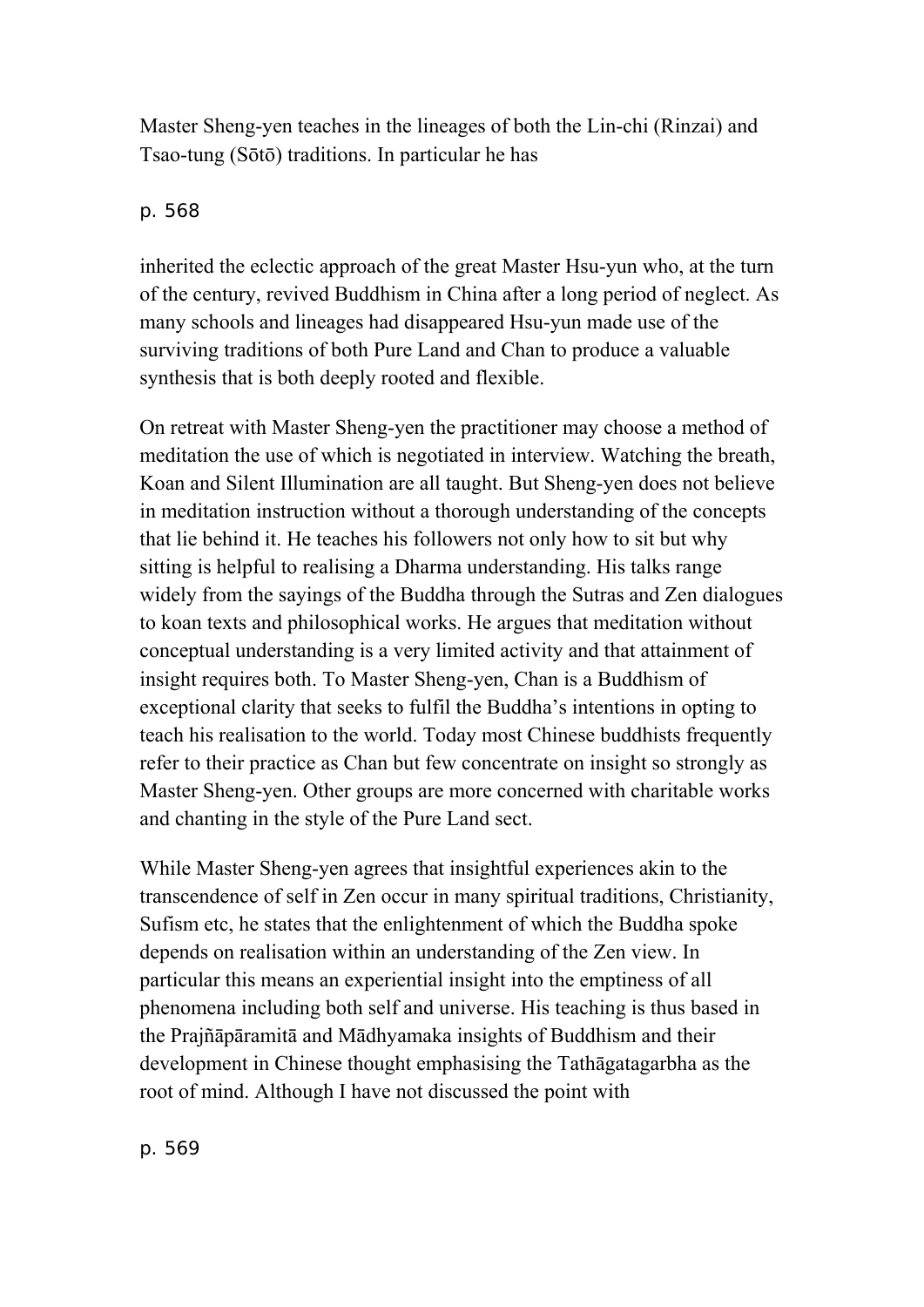him in depth, I doubt whether he would consider an insightful experience of no-self within Christian Zen as "seeing the nature" (kensho) unless the God of the practitioner was perceived as "empty." And this of course would be a tall order for most Christian believers although less problematic for those versed in apophatic theology and contemplation.

Master Sheng-yen completed his own training in Japan studying for a doctorate at Rissho University and sitting traditional retreats. On coming to America he brought with him both the koan tradition and the methods of Silent Illumination. Whereas Suzuki rejected the latter as a useful path, Master Sheng-yen has in recent years taught this approach increasingly beginning in Wales in 1989. He has presented Silent Illumination retreats in Poland, Russia, Croatia and Sweden and in 1999 in Berlin where his coverage of the subject was exceptionally complete. We may argue therefore that it is through his teaching of Silent Illumination that Master Sheng-yen is making a profound contribution to European Zen.

## **Keys to Illumination**

Rather than a precipitate gallop up the slopes of some koan mountain Sheng-yen lists four modest aims for beginners on retreat. These are: to realise that one is not in control of one's own mind, to discover how to train in awareness, to calm the mind, to provide opportunities for repentance and hence to regain the freedom of immaculacy, and to practice with an individually suitable method that will yield insight (prajñā) (Sheng-yen 1982, Crook 1991). A beginner will usually start with watching the breath. He/she soon discovers the truth of the first aim and seek to develop awareness encountering the barriers of wandering thought and fatigue in the process. In addition, prostration sessions focusing on repentance are a means of facilitating the fourth aim. Only when a mind has achieved at least a relative calm may the method shift through negotiation in interview to the use of

p. 570

either a koan or to Silent Illumination.

Koan practice does not differ from that taught in Japanese or Chinese monasteries. There is the requirement to develop the "great doubt" from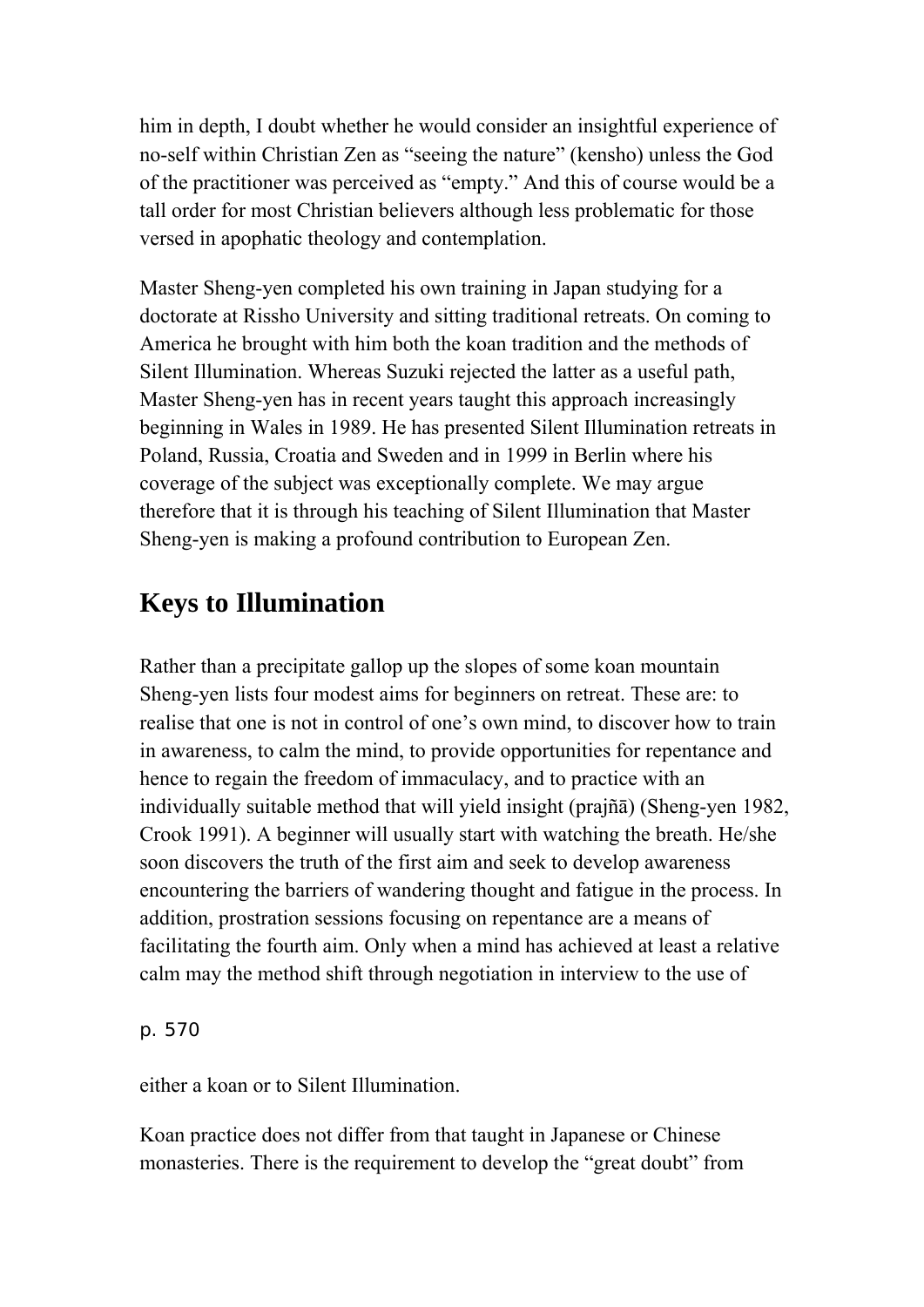which after intensive effort a resolution may come. Often stress is placed on a life-koan to be realised over many years of focussed effort. In Master Sheng-yen's retreats the emphasis is on working without tension, correct but not strained sitting, relaxed mind and "letting the universe do it." Since different participants may be using contrasting methods, the collective even obsessive focus on koans of a traditional Rinzai retreat with its accumulating power is less in evident and koans are unlikely to be solved with the explosive force described in some accounts of these retreats. The realisation under Sheng-yen's guidance seems likely to be gentler.

In teaching Silent Illumination Master Sheng-yen lists several stages of practice (See New Chan Forum 15, Summer 1997).[\[2](http://www.chibs.edu.tw/ch_html/chbj/13/chbj1345.htm#nf2)] While these may result in a gradual evolution of insight the stages do not necessarily follow one another. Some practitioners may quickly develop an advanced stage omitting or running quickly through the early ones. Usually however the first practice is to develop "Total Body Awareness"—unlike the Japanese focus on posture the attention here is directed to the awareness of presence within the sitting body. A successful awareness here depends on focussed attention on the sensation arising within the sitting. Success leads to a calmed mind in which the boundaries between interior and exterior gradually disappear and time before and time after merge into one flow ── what Dōgen may have called "without thinking." As one practices at this stage various meditation experiences of an encouraging nature appear and a realisation of "one mind" may arise in which the practitioner feels himself in confluence with

### p. 571

nature and the universal process. These stages may arise through focussed intentionality. "No-mind" as in the experience of "seeing the nature" (kensho) cannot however be the result of any deliberative practice. When intention is present so also will be desire. Where desire is present so must the self be there. The concern with achievement, with getting a result has to be entirely abandoned but the attempt to do this merely completes a circle, the self still being present in the attempt to go beyond itself. Here is the ultimate "gateless gate" likewise come upon in the intense focus within the Great Doubt of koan work.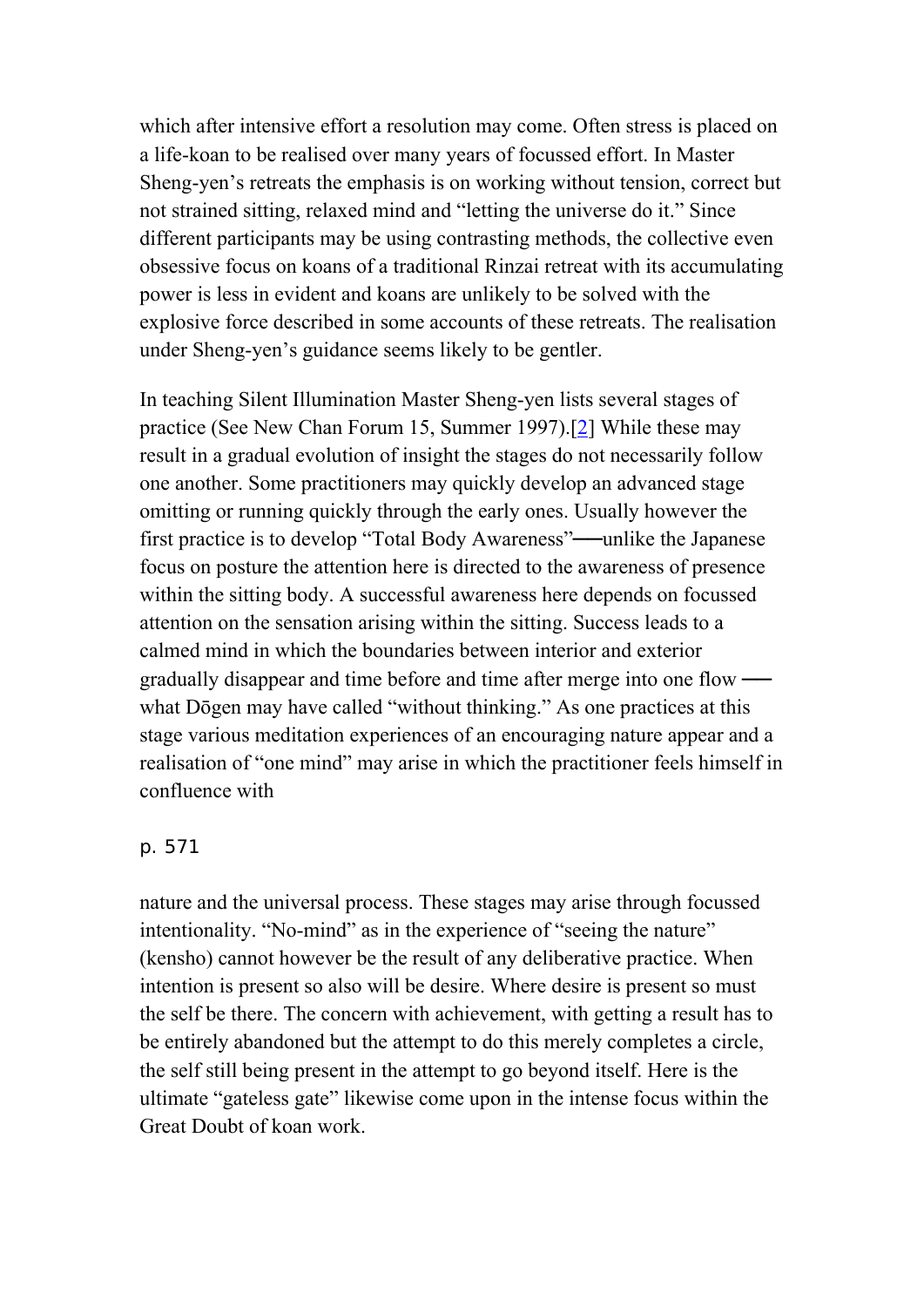Kensho arises spontaneously when the trained mind simply lets go without any willed intention. It cannot therefore be the object of any desire or wanting. Only the faith in its possibility seems important. One may wait for years but waiting itself is a mistake betraying desire. Yet one cannot forget the possibility nor its significance. "Seeing the nature" means seeing the immediate universal process as right before ones eyes, a boiling egg, a flying bird, a dropped tea cup. There is no self present then—simply.... Words are transcended but the experience is never forgotten being often the very pivot upon which a life turns. Here then is the reason for Suzuki's insistence on a context free Zen. Yet, shortly, the self returns and practice continues, practice within a lineage, under guidance, in humility, with deference to history. Even great masters probably have such an experience only occasionally in their lives. It is sufficient.

Silent Illumination and koan work in Chan are thus parallel paths. They seem to suit different people and the practitioner through experiment and experience will come to develop an affinity to one or another of them.

## **Western Paths**

Master Sheng-yen once told me that the main difference between his Chinese and his American practitioners lay in

p. 572

persistence. A Chinese, once told how to practice, just goes and does it without question. Since the Master said so---- it will be right. In the end, and that may only be after a long time, a profound result may arise. A Westerner typically shows a very quick intellectual grasp of what is being demanded. Western education enables quite complex ideas to be handled with relative ease. But Western education also inculcates a perennially questioning mind and an individualism that seeks personal distinction. When results do not come quickly a Westerner rarely persist into the Great Doubt but rather worries within conventional doubts: self criticism, scepticism concerning the master and the method destroys the very focus of attention he or she may have to an extent established. This worrying, based in self concern, sustains an agitated mind which may then quite easily decide to try something else—supposedly quicker and less disturbing.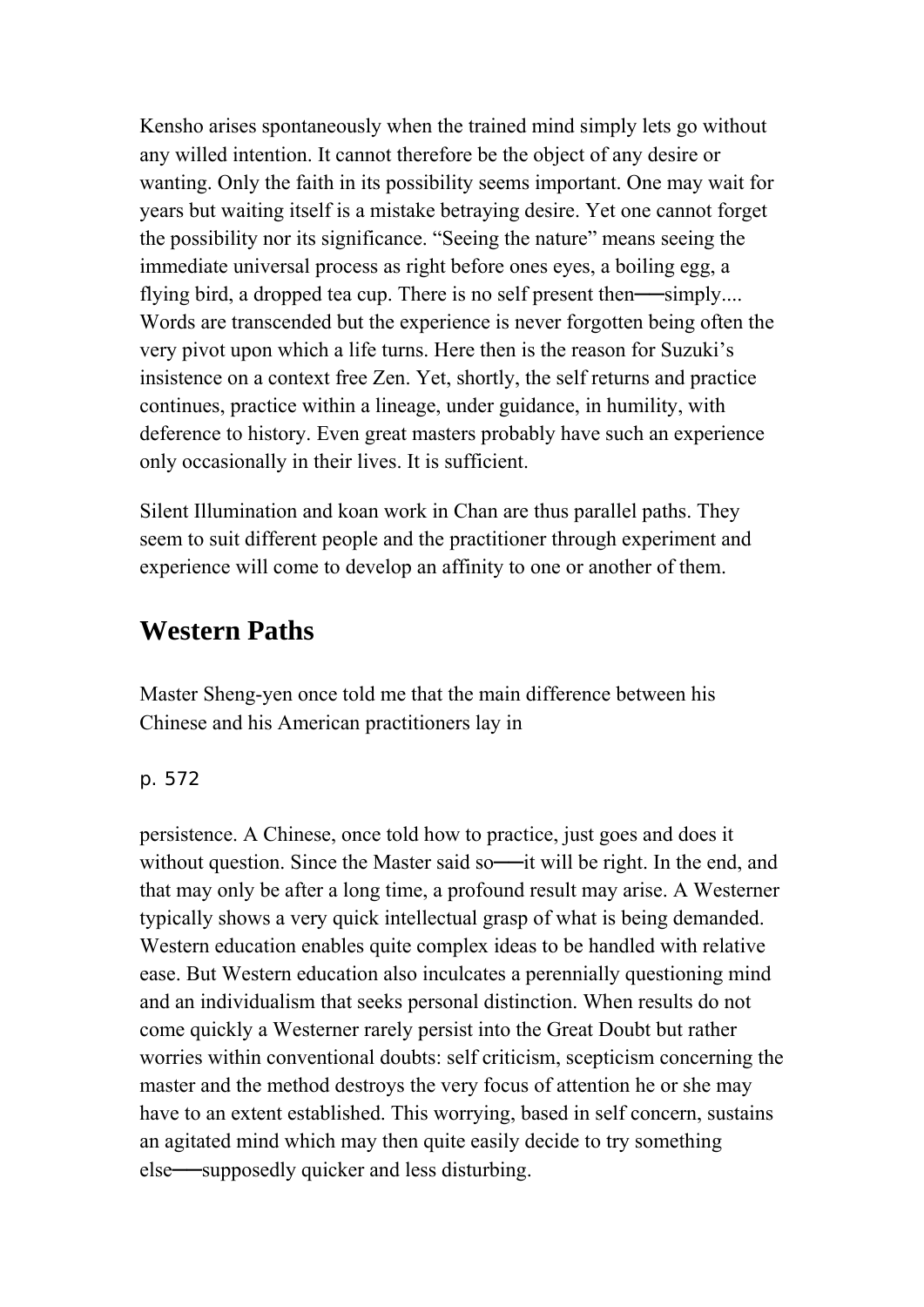In response to American needs for speed Charles Berner in the fifties created an interesting form of retreat which he styled the "Enlightenment Intensive." Within this practice individuals sit together in couples. One asks the other a brief "koan" or "hua t'ou", typically "Tell me who you are?" The recipient puts this to him/herself as "Who am I?" and has five minutes to make some response that does not necessarily have to be verbal. The questioner remains silent or merely repeats the question. After five minutes a bell sounds and the roles are reversed. Each partner thus has a sequence of five minutes alternating with the other for some thirty to forty minutes. There is then a short break until the participants reassemble to work with another individual in the same manner and with the same question. This process runs throughout the day with only short breaks for food, maybe a walk or a brief sitting session.

Typically individuals begin by describing aspects of their roles in life. This gradually changes to comments such as "When I hear the news I often want to cry." The responses refer increasingly to

#### p. 573

emotion until someone expresses that feeling directly by weeping, laughing, being sad or angry. Clearly this is a direct statement of being at that moment. Emotion may or may not be expressed but it is deeply felt and the sharing of life's problems engenders an increasing trust in the group. Sometimes things are shared that have never before seen the light of day. Eventually a silence falls as people run out of anything to add. Some may then realise that everything they have said is who they are. "I'm me" may be a response which, if fully realised, leads to a letting go into an experience of wholeness that may be entirely fresh opening onto previously unsuspected freedoms. Such moments may amount to the discovery of the "One mind" in an orthodox retreat. Berner styled such moments as "enlightenment experiences" and their significance for the practitioner is undoubted. Yet they may only rarely amount to "No mind" since the intentionality in this process is so strong.

In exploring ways to present Zen, I trained with Jeff Love in Berner's process and later developed it as the Western Zen Retreat in which the format of the event resembles a Buddhist retreat but the Communication Exercise, as it is called, becomes a prime method of practice. After giving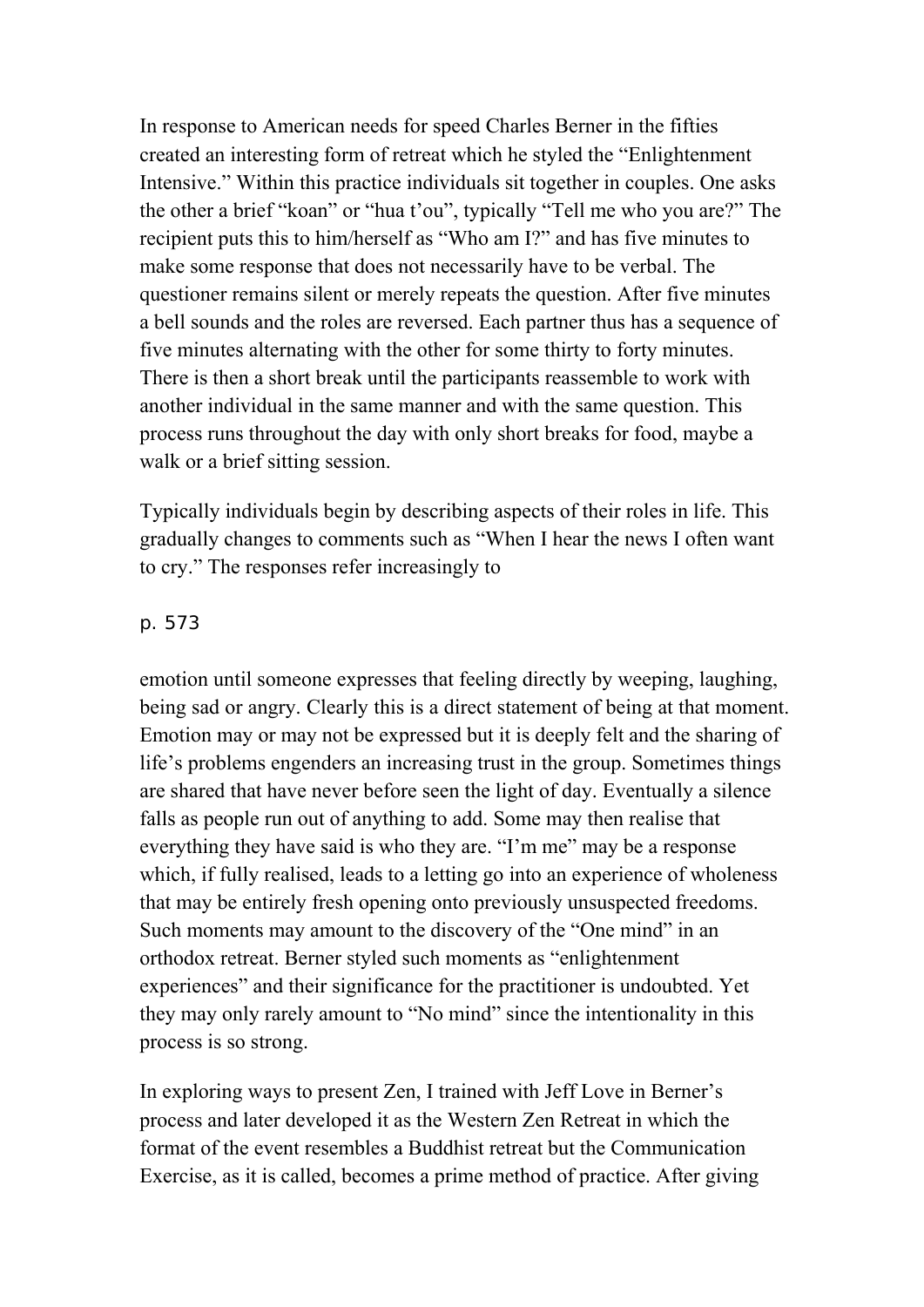such retreats over some twenty years I can say that on average about 25% of participants have some insight into "One mind," 70% find the experience of common humanity deeply revealing and may undertake profound changes in their life styles, a few find the practice disturbing but usually manage to complete it with a sense of an achievement and surprise in so doing.

The Western Zen Retreat is now used as an introductory retreat by the Western Chan Fellowship. It provides an intensive introduction to the self confrontation that all Zen training demands and we like beginners to start by participating in this process. The secret of the method lies in the progressive emptying out through sharing of worries, thoughts, concerns until even self concern is confronted. Letting go happens automatically if the process is

## p. 574

followed with openness but there are many cul-de-sac and emotional blockages on the way.

The process has clear links to psychotherapy which is not surprising as Berner based it in a joint consideration of the dokusan and the Western co-counseling method. I have seen intense personal blockage, shyness and neurotic preoccupations dramatically shifted in individuals who have attended several such events. It follows that the relation between the theory underpinning Zen retreat and psychotherapy is a matter of great interest in the post-Freudian West (Crook 1990, 1997, In press. Crook and Fontana 1989 Pickering 1997) and may become of wider interest as the globalisation of Western values continues to spread.

## **Interdependence and the Ecological Crisis**

In bringing Chan to Europe Master Sheng-yen offers an ancient, less contentious, thread soundly based in Dharma and meditative experience and with unimpeachable authority. The prime features of his presentation are: complete anchorage in Buddhism while accepting the natural influence of Chinese culture on the tradition, especially Taoism; a balanced position with respect to the "subitism" of Koan work and the "gradualism" of Silent Illumination; a progressive set of meditation practices graded to suit practitioners of all degrees of experience; a strict retreat structure with formal interviews and traditional rituals but with an emphasis on relaxed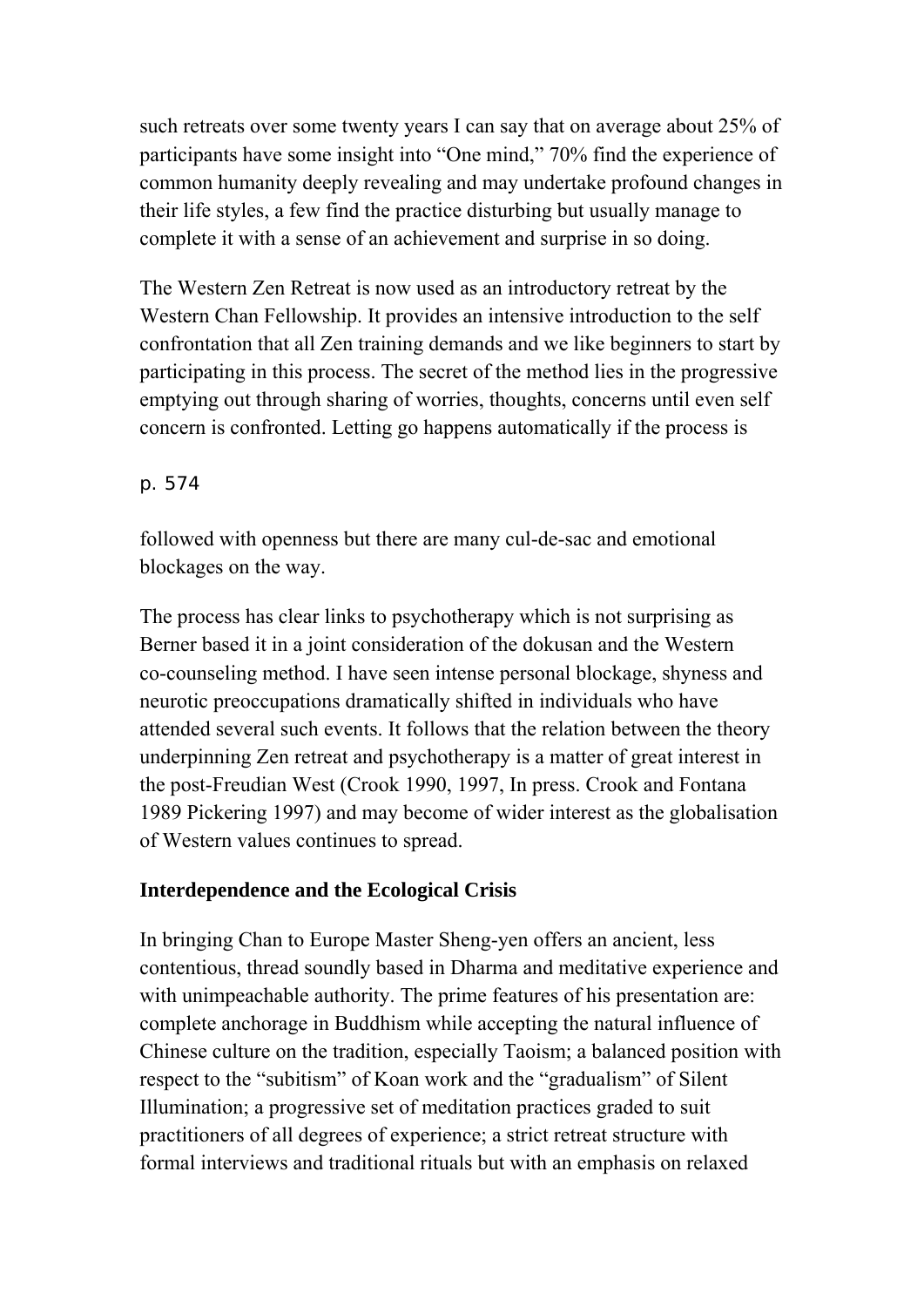effort, tolerance of diverse abilities and humour; and last but by no means least, instruction on meditative practice related to and informed by examination of the main themes in the Dharma, anattan, anicca, pratītya samutpāda, the Heart Sūtra, Mādhyamaka, the psychological basis in Tathāgatagarbha, the significance of Hui-neng's teaching, and the recorded sayings of great Chan masters including both Hung-Chi and Ta-hui. His public analyses of texts are often particularly illuminating. In this Chan package many of the implicit problems in European Zen are very fully addressed.

## p. 575

Yet there is an important aspect of Chan which he has yet to share fully with us. Although he has lectured on this subject to small groups in New York, so far as I am aware he has yet to present it in a seven day retreat. The Avataṃsaka Sūtra is a backbone to much of Chan thinking but few European practitioners are aware of its profound meaning nor of the Chinese philosophical system of Hua-yen that is derived from it. In the USA some academics, writers on engaged Buddhism, and one or two masters have begun to focus on this system and it potential impact on the relationship between Buddhist and Western thought.

Hua-yen is a way beyond the negativism or nihilism of which outsiders sometimes accuse Buddhism and also a way beyond the problems inherent in the concept of "emptiness" which Chan practitioners inevitably encounter. Hua-yen does a marvellous job in providing a positive image of Buddhism to which the present generation may comfortably relate and does so without contradicting the emptiness perspective that lies at the root of the Buddhist vision. It relates well to many problematical issues concerning the environment and interconnected global problems and it could well become a philosophy underwriting the perspectives of those troubled by the need for an "engaged Buddhism" (Jones 1989, 1993).

Many who read the Heart Sūtra for the first time are puzzled by the key lines "Form is Emptiness. Emptiness is Form", and there has been a tendency to concentrate on the first of these two lines without returning along the second. Hua-yen provides that all important returning perspective.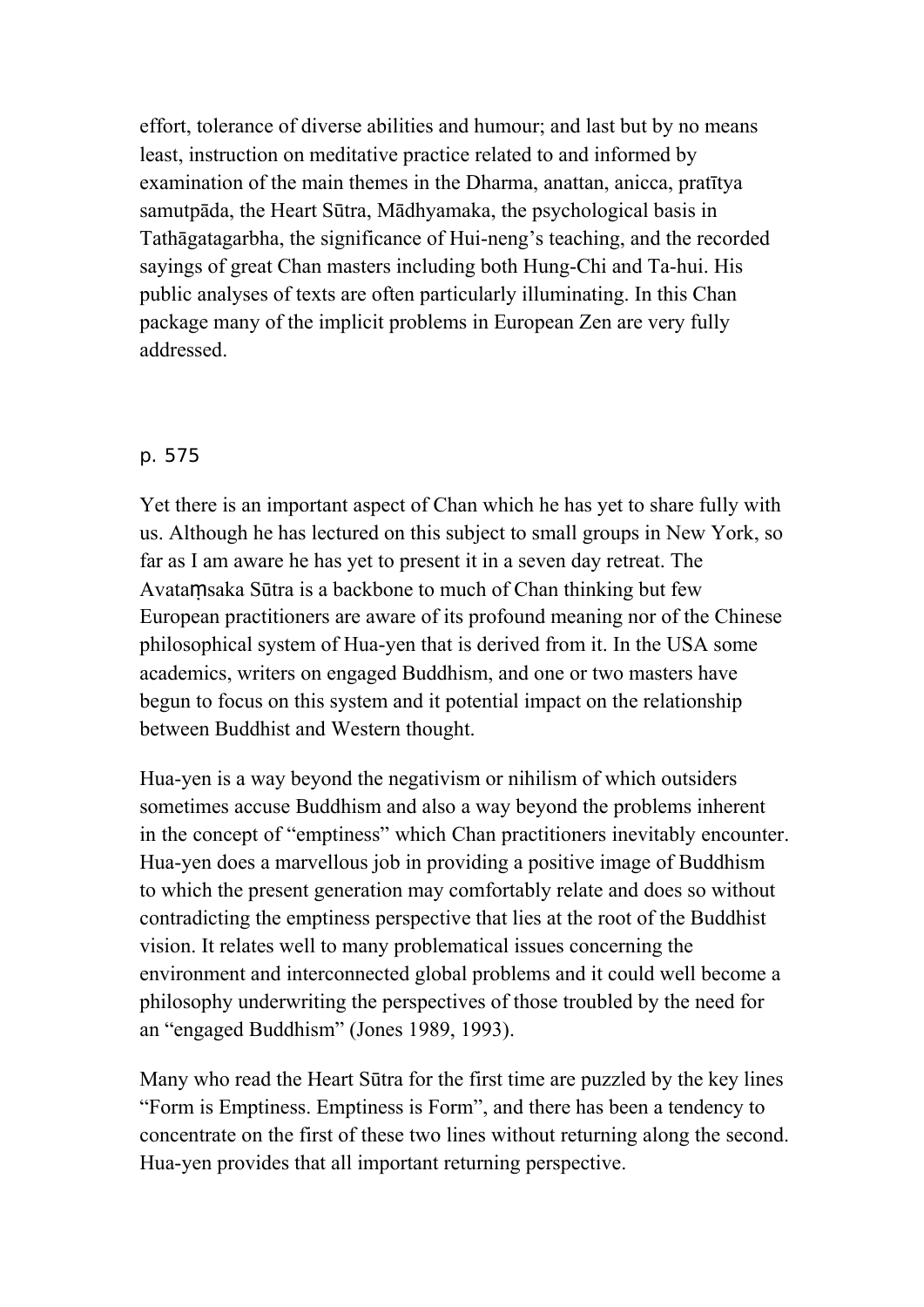The "Avataṃsaka" is a vast compendium of Buddhist teachings originating in India but achieving its main impact in China. Thomas Cleary has completed the mammoth task of translating it into English (1993). Hua-yen abstracts from this multilayered compendium philosophical principles that are the chief focus of my interest here (Chang 1972). We may introduce these briefly by considering a few basic propositions.

## p. 576

1. First we must recall what "emptiness" is empty of — namely inherent existence. No apparent thing set before our senses has permanent being in the world for everything is transient, subject to impermanence. Attachment to any object must therefore necessarily lead to distress especially if that object is oneself or any attribute of oneself such as good fortune, health, youth, wealth, a Mercedes etc. Yet an absence of inherent existence does not imply a "void" or non-existence as such. All events are mutually co-determining in a progressive cycle of complexification and degeneration. This is the principle of the co-dependent arising of phenomena. Emptiness (śūnyatā) is such (tathāta). One could say that the universe is like a river rather than like a rock. It continually flows and one can never enter the same stream twice.

2. Objects appear to us as images. The mind may be likened to a gigantic mirror in which the properties of the universe are reflected. We only see events as in a mirror. These images are not the things in themselves but rather constitute a virtual reality. This is all we have. While we may impute form and structure, causality and relatedness to images we do not through our senses actually contact them as they appear.

3. Descriptive knowledge is thus necessarily indirect. There is a metaphorical account of this in a description of a monk teaching a pupil. The monk appears in the mirror of the pupil, the pupil appears in the mirror of the monk. The teaching is likewise mirrored and so is the acknowledgement of any understanding. The nature of knowledge is "such."

4. Furthermore different properties may be assigned to apparent things by different minds, persons or teaching. For example water may be said to be a liquid, H2O, melted ice, congealed vapour, molecules or quanta depending upon the perspective offered. Yet all of these perspectives exhibit simultaneous mutual arising——furthermore they are each participant in the other showing simultaneous mutual "entering," and again each contains all the

#### p. 577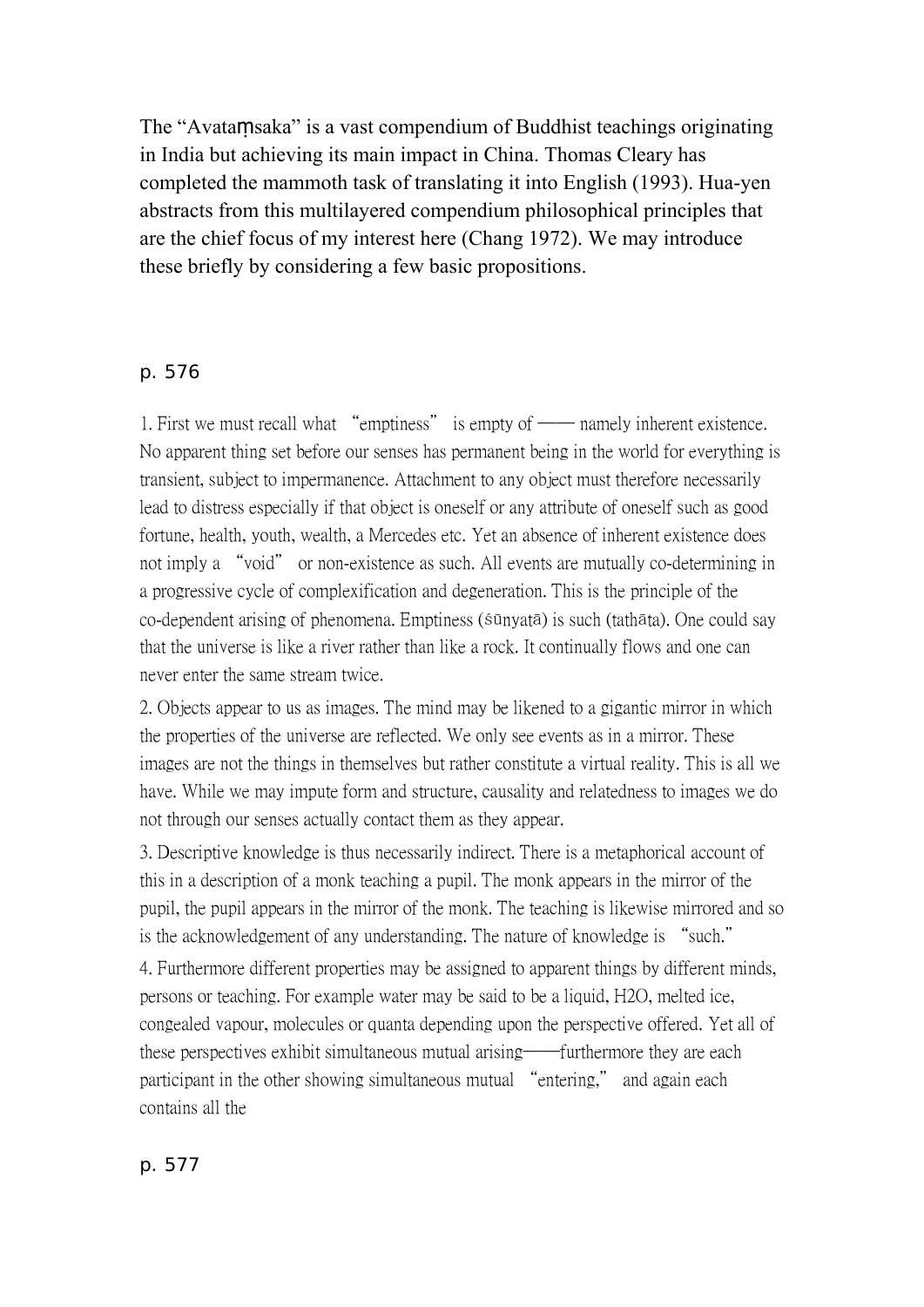others. When we are aware of these relationships we have a "Totalistic" or "round" picture of how a thing is. Although any thing is empty of inherent existence it never the less may appear under any one of these mutually penetrating guises. Thus "emptiness is precisely form." The wonderful metaphor of Indra's net captures this vision nicely. Above the palace of Indra hangs a Great net from which are suspended millions of multifaceted crystals. Each reflects all the others in never ending mutuality.

5. The events that appear to us as things—such as a man falling off a horse or an aircraft crash, has two aspects; the described event itself (with all the mutual penetration of potential descriptions) and the underlying causality that may be invisible ——the principles that govern the happening. In Hua-yen the first is called the realm (dharmadhātu) of shi, the second the realm of li. There is no obstruction of shi by li as they are mutually interpenetrable. This leads to a number of contemplations: the principle that li embraces shi, the principle that shi embraces li, the principles that production of shi must depend on li, that shi illustrates li, that shi may be annulled by li, that shi may render li invisible, that while li is shi and all things/events are li yet li is not itself shi nor are shi li.

The practical application of this is clear. Consider the life of a wood, the insects depend on the foliage, the birds depend on the insects, falcons depend on the small birds, the trees depend on humus which comes from the remains of living creatures. There is here a complex system well researched in ecology through the application of systems analysis and cybernetics to structures such as woods, organisms, digestive processes etc. Yet we still affirm quite logically that all these events are "empty." Systems analysis was foreshadowed centuries ago in the thought of these Chinese sages.

Here then is a powerful vision as to how emptiness expresses itself in forms. In meditation one may take up many aspects of the

### p. 578

same phenomenon and through seeing their inter-dependence and lack of inherent existence allow them to merge into one understanding or experience. When the self also participates totally in that experience that one thing becomes uncharacterisable. Experience thus becomes empty, yet as soon as thought reappears the categories reestablish themselves. An emphasis in Dharma understanding on emptiness must necessarily also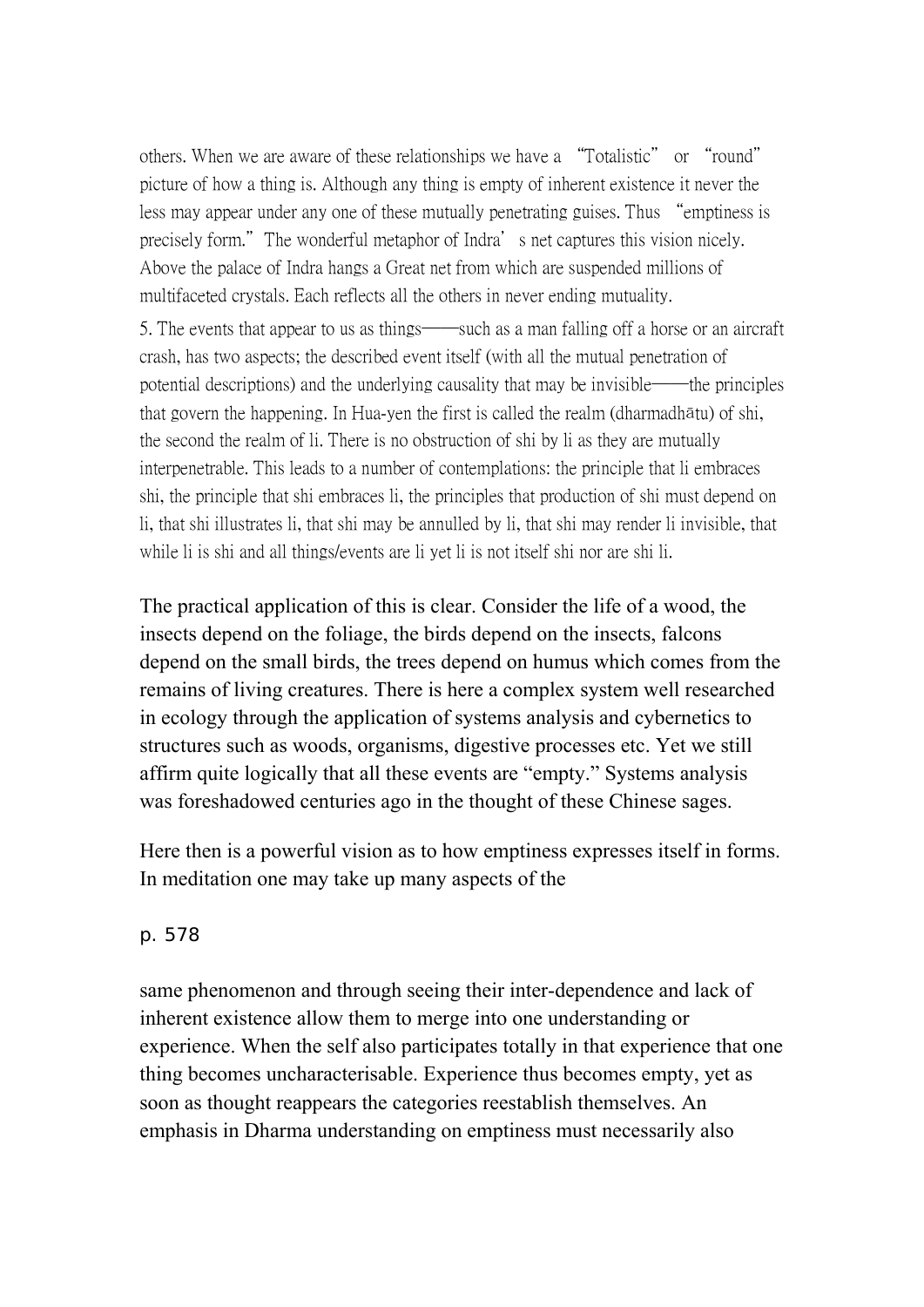invoke form. The two are co-dependent. Meditation implies action and vice versa.

Master Tung-shan in T'ang Dynasty China formulated a similar teaching known as the Five Ranks that depict the integration of opposed dualities as may occur in the practice of meditation. The first rank places the relative within the universal: the second places the universal within the relative; the third is the principle of emerging from the universal (i.e. the appearance of the ten thousand things from a unified sense of emptiness); the fourth is an integration of the particulate and the universal in one vision in which however their separation is still apparent; the final rank is unity itself without divisions. Each rank is never the less present in all the others.

Europeans appear to have had little to do with such an inclusive picture of Dharma. Perhaps our civilisation is somewhat tired after all the strains of this century and inclined to opt for the better known or apparently safer routes. In the USA a more exploratory attitude predominates which, although it may sometimes seem a little naive to European eyes, is also often highly creative showing a way forward that is not in contradiction with a full understanding of tradition. John Daido Loorie, Abbot of Zen Mountain Monastery in New York State has written a wonderful little book (1999) in which the above principles of "holographic" interdependence are shown to be basic to an understanding of wilderness and hence to all environmental study. Quoting Thoreau and Snyder he reveals an American vision of the wild that echoes in

### p. 579

striking ways the Avataṃsaka inspired Mountains and Rivers Sutra of Dōgen and Tung-shan's realisation on seeing his reflection in the water of a stream. "I am not it yet it is all of me."——a profound metaphor for the relations between sentience and the universal.[[3\]](http://www.chibs.edu.tw/ch_html/chbj/13/chbj1345.htm#nf3)

Loorie emphasises that the key to this understanding is no mere philosophy but rather an intimacy with insentient things, a feeling of closeness between oneself and the flowering of daffodils in spring or the falling leaves of autumn, between oneself and the mountains that are always moving, rocks, stones, and trees. To develop such intimacy requires stepping beyond our dualistic, romantic aspiration and its culture of individualism. A certain sort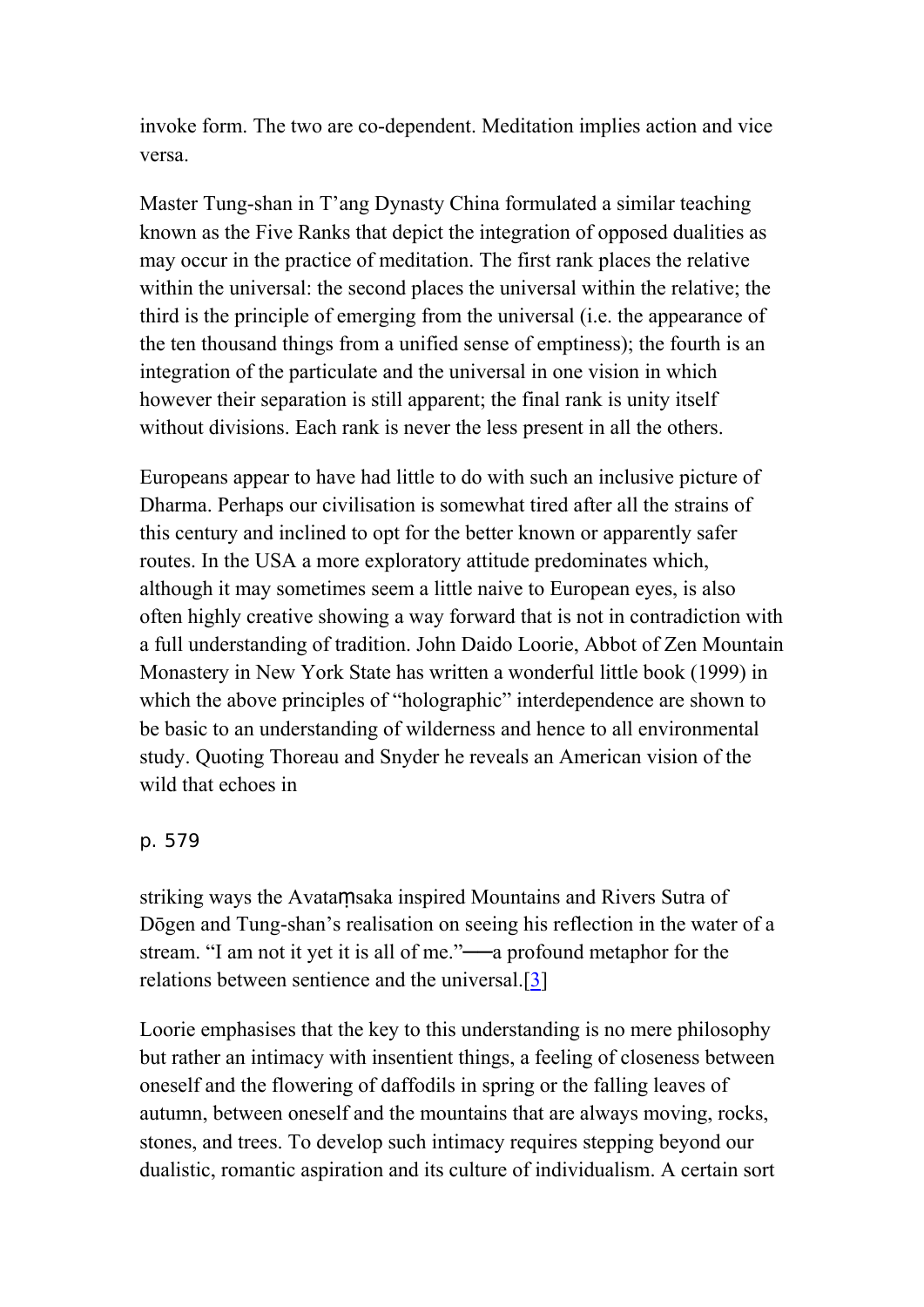of empathic imagination is needed for such an act, an imagination stimulated by meditation on the diversity in unity that Chan Dharma can inspire. Here we have an outreach from Zen to the problems of the environment that face us all and which need urgent attention.

## **Chan and the Future of European Zen**

Zen in Europe is currently a patchwork quilt of somewhat competitive perspectives with much invested in contrasting metaphysical positions and ancient loyalties to church or humanistic faiths. While good Zen practice is cultivated in many centres the Dharma upon which Chan relies and its Buddhist history is poorly understood and in some cases ignored largely as a consequence of accepting Daisetsu Suzuki's pan-religious mysticism.

Chan as presented by Master Sheng-yen can provide an important corrective through an emphasis on the anchoring of Zen practice in Zen Dharma and the proper investigation through intellect and experience of what that actually may be.

## p. 580

It remains of course unclear how attractive such a position may become in Europe. Tolerance of diversity between contrasting perspectives as well as between Buddhist and Christian exponents must be nurtured and sustained. Yet there is a real danger that forms of "inclusivism" that align meditation practices with Christian or Humanist mainstreamings may vitiate the entire Enlightenment project as understood by the Masters. Helen Tworkov's (1994) warnings from the USA apply to Europe too. Yet, even if it is at first only a minority who pursue the Chan way with its inherent difficulties as well as depth, the distinctive value of Chan as an open, well argued, perspective on the place of sentience in the universe, may well begin to win debates to create a much more sure footed unity of understanding and practice than at present obtains.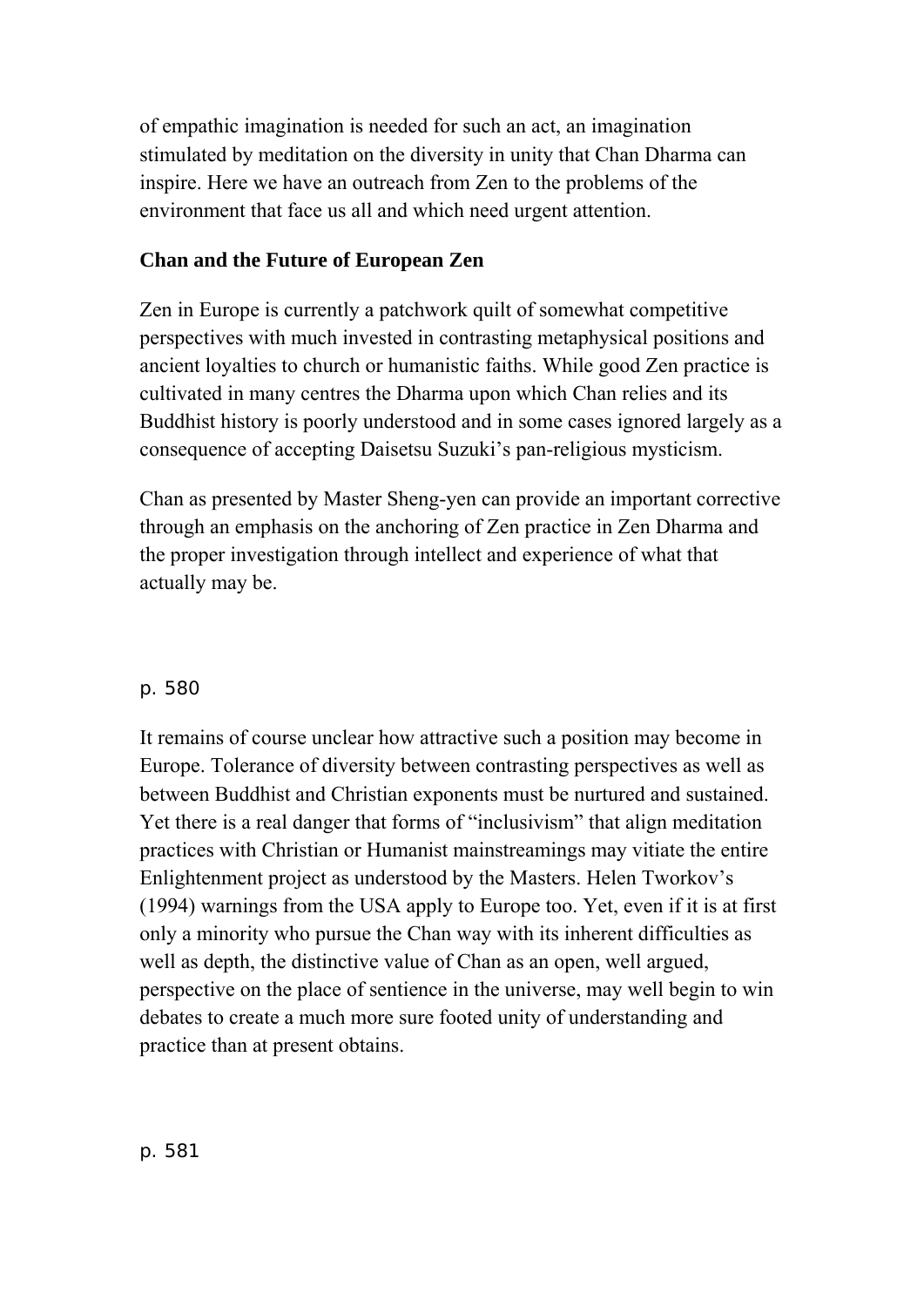## **References**

## Batchelor, M.

1998. Principles of Zen. Thorsons. London.

## Batchelor, S.

1994. The Awakening of the West: The encounter between Buddhism and Western culture. Parallax. Berkeley.

1998. Buddhism without Beliefs.

## Blofield, J.

1947. The Zen teaching of Huang Po on the transmission of Mind. Buddhist Society. London.

## Chang, G.C.C.

1972. The Buddhist teaching of totality: The philosophy of Hwa-yen Buddhism. Geouge Allen and Unwin. London.

## Cleary, T.

1990. Book of Serenity: One hundred Zen Dialogues. Lindisfarne. New York. 1993. The Flower Ornament Scripture: A translation of the Avataṁsaka Sūtra. Shambhala. Boston and London.

## Crook, J. H.

1980. The Evolution of Human Consciousness. Clarendon. Oxford.

1990. Catching a feather on a fan: A Zen retreat with Master Sheng-yen. Element. Shaftesbury.

1998. Hilltops of the Hong Kong Moon. Minerva. London.

1997. "Authenticity and the Practice of Zen." In: Pickering J. (Ed) The Authority of Experience. Essays on Buddhism and psychology. Curzon. Richmond.

In press. "Zen——the challenge to dependency." In: Batchelor, S. et al (Eds) The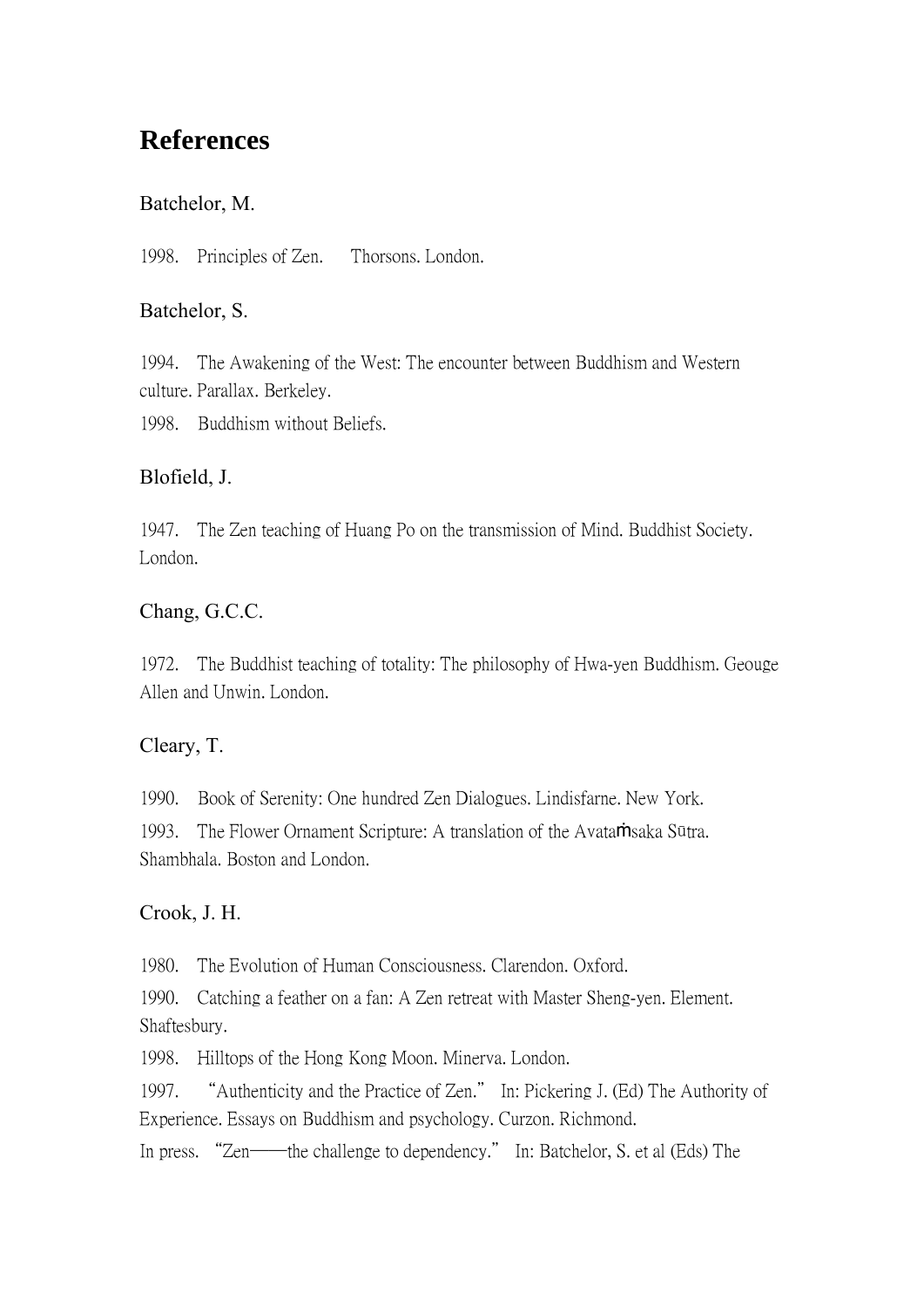Psychology of Awakening. Dartington Hall conference papers 1997.

### p. 582

## Crook, J. H. and D. Fontana (eds)

1990. Space in Mind: East-West Psychology and Contemporary Buddhism. Element. Shaftesbury.

## Epstein, M.

1996. Thoughts without a Thinker. Duckworth. London.

## Faure, B.

1993. Chan Insights and Oversights: An Epistemological Critique of the Chan Tradition. Princeton University Press. Princeton. NJ.

### Jones, K.

1989. The Social Face of Buddhism: An approach to Political and Social Activism. Wisdom. London.

1993. Beyond Optimism: A Buddhist Political Ecology. Carpenter. Oxford.

## Karlsson. H. (ed)

Towards a European Zen? Zenvagen. Stockholm.

## Katz, N. (ed)

1983. Buddhist and Western Psychology. Prajñā Press. Boulder.

## Kuhn T.

1962. The Structure of Scientific Revolutions. Chicago.

## Leighton, T. D and Yi Wu.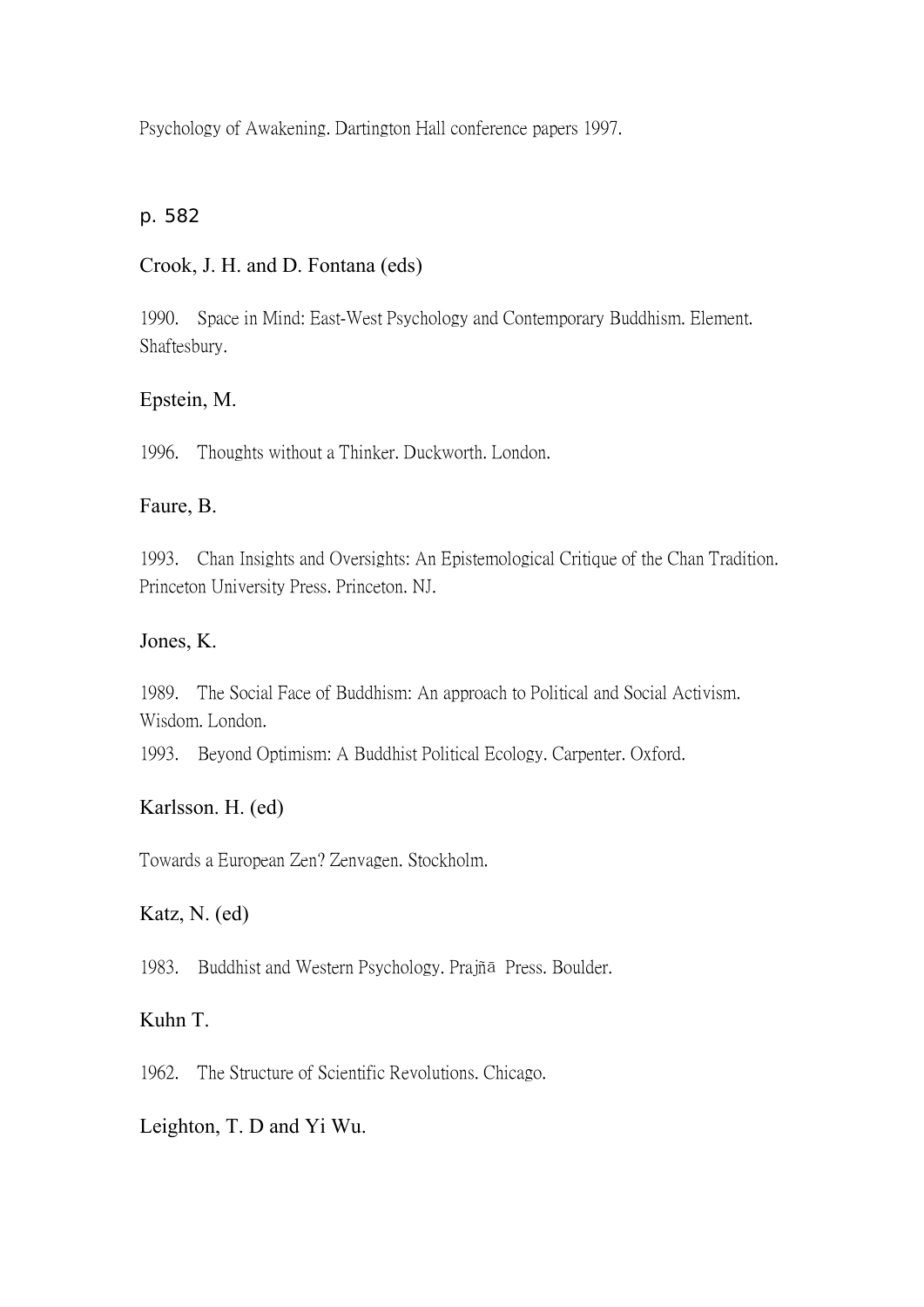1991. Cultivating the Empty Field: The Silent Illumination of Zen Master Hongshi. North Point. San Francisco.

## Loorie, J. D.

1999. Teachings of the Insentient: Zen and the Environment. Dharma Communications Press. Mt Tremper. NY.

## MacInnes, E.

1996. Light sitting in Light: A Christian's experience with Zen. Harper Collings. London.

## p. 583

## Pickering, J (Ed)

1997. The Authority of experience: Essays on Buddhism and Psychology. Curzon. Richmond.

## Sheng-yen, Master.

1982. Getting the Buddha Mind. Dharma Drum. New York.

1987. Faith in Mind: A guide to Ch'an Practice. Dharma Drum. New York.

## Suzuki, D.T.

1938. Zen Buddhism and its influence on Japanese Culture. Eastern Buddhist Society. Kyoto.

1949~1953. Essays on Zen Buddhism. Three vols. Rider. London.

1955. "Zen: A reply to Hu Shih. In: Suzuki, D. T." Studies in Zen. Rider. London.

## Tworkov, H.

1994. "Zen in the balance:Can it survive America?" Tricycle. Spring.

Victoria, B.

1997. Zen at War. Weatherhill. New York/Tokyo.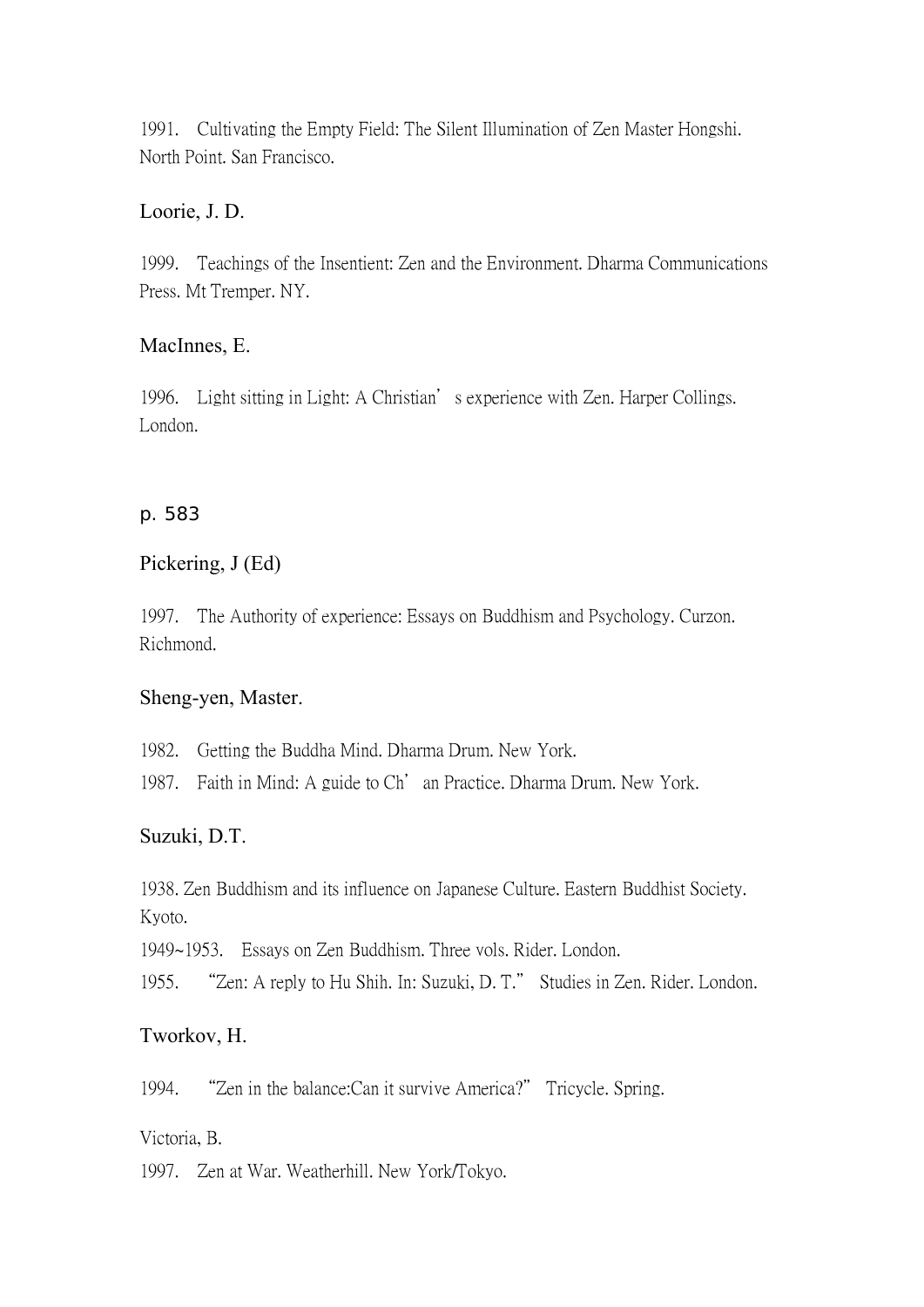#### Wright, D.S.

1998. Philosophical meditations on Zen Buddhism. Cambridge University Press. Cambridge.

p. 584

## 中國禪在後現代歐洲的地位

柯魯克 必治妥大學心理系教授

## 提要

歐洲的禪(Zen)現在就像百納被一樣,競斥著形上學與忠誠教徒或人 道信仰的對比觀點。許多優秀的禪修活動在各個道場展開的同時,禪所 賴之法及其佛教史卻少為人知,其中在某種程度上是受到了鈴木大拙的 泛宗教神秘主義影響。

鈴木大拙提供了禪(Zen)的一個局部視野,強調頓悟以及超越歷史尤 其是智識的方法,這個觀點在本世紀初很快便被西方人熱切接受了。但 是「後現代迴歸」開始重新重視形上學說的來龍去脈,由此便有了重新 考量五○年代以來典型禪宗(Zen)思想的必要。對於禪宗(Zen)在歐 洲的一些重要活動本文有一簡短的檢視。

聖嚴法師所介紹的中國禪(Chan)提供了一個完全以法為本的禪(Zen) 宗見解,這挑戰了有關今日歐洲佛教徒的許多議題,特別是所謂「基督 禪」(Christian Zen)或此類主流思想的正當性,他們似乎無法完整說 明佛陀的整套覺悟課題。此外,中國禪對華嚴(Hua-yen)哲學的「華 嚴」(Avataṃsaka)傳統的興趣,也為佛教豎立一個正面的形象,它與 目前的環保關懷密切相關。中國禪(Chan)或許能為時下流行於歐洲的 日本禪(Zen)提供一個更為堅實的基礎。